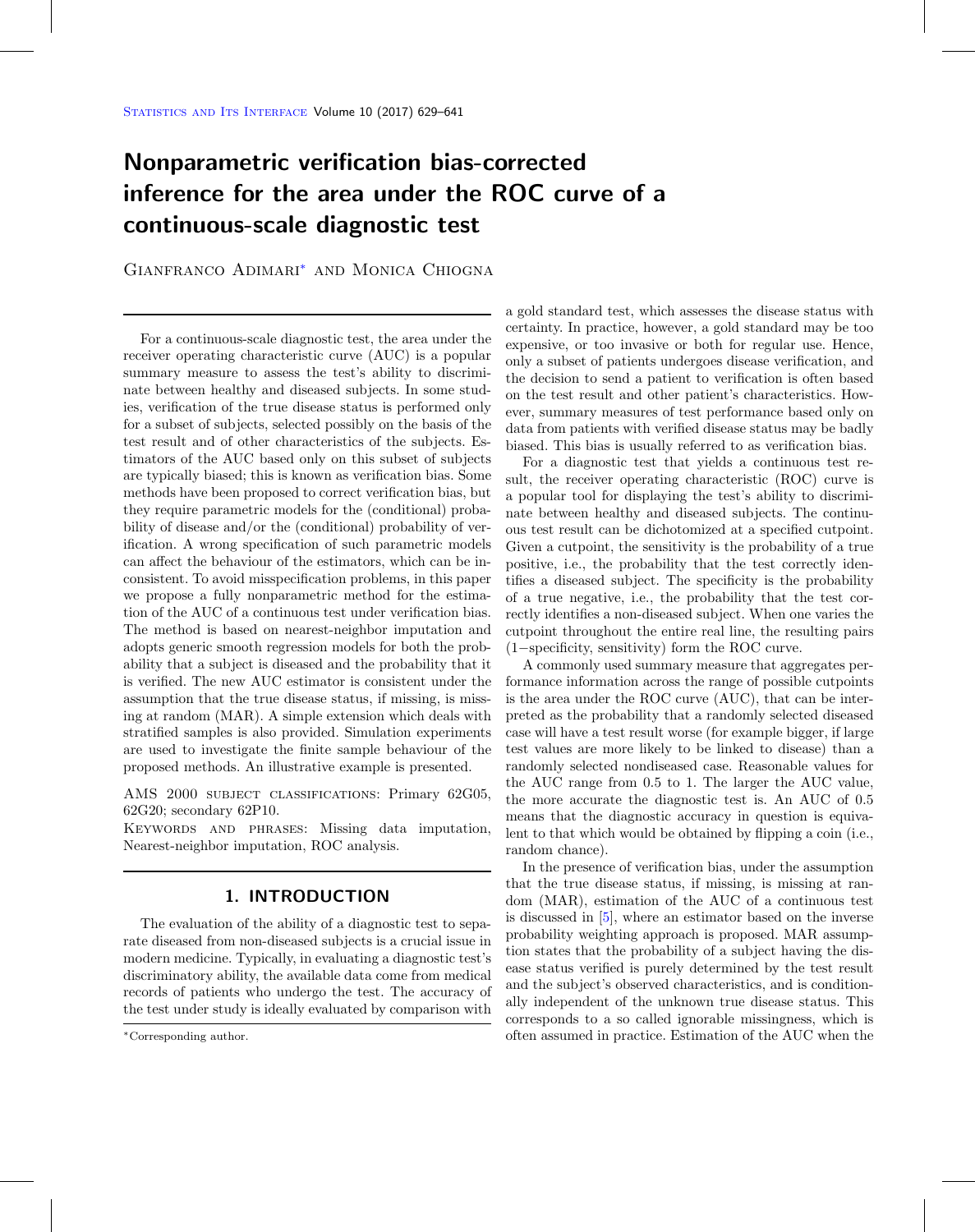true diseased status is subject to non-ignorable missingness is tackled in [\[10](#page-12-1)] and [\[6](#page-12-2)]. Under different model settings, these papers develop AUC estimators based on imputation and/or reweighting methods. Clearly, such estimators apply also when the missingness is ignorable, i.e., under the stronger MAR assumption.

However, known methods to inference on the AUC of a continuous test require specification of parametric regression models for the probability of a subject being diseased and/or verified. Typically, suitable generalized linear regression models are employed to this end.

In real-world applications, a correct specification of the disease model and/or the verification model could be cumbersome. As suggested in  $[6]$ , in some circumstances researchers could collect necessary information on the reason of missing gold standard and disease mechanism, and this makes it still possible to build approximately correct models from the scientific point of view. Without any information about the selection and disease mechanisms, a prudent approach that avoids misspecification problems consists in resorting to nonparametric methods. To the best of our knowledge, no such methods are available for inference on the AUC of a continuous-scale diagnostic test.

In this paper, we propose a fully nonparametric method for the estimation of the AUC under verification bias. The proposed method, which follows the lines drawn in [\[1](#page-12-3)] for the estimation of the ROC curve, is based on nearest-neighbor imputation and adopts generic smooth regression models for both the probability that a subject is diseased and the probability that is verified. The estimator for the AUC obtained by the new approach is shown to be consistent under the MAR assumption. A simple extension which deals with stratified samples is also provided, and estimation of the standard deviation of the proposed estimators is discussed. Several simulation experiments are used to investigate the finite sample behaviour of our proposals. An application to a real dataset is also presented.

The paper is organized as follows. In Section 2, we describe the proposed approach, whose theoretical justification is given in Appendix 1, Supplementary Material [\(http://](http://intlpress.com/site/pub/pages/journals/items/sii/content/vols/0010/0004/s002) [intlpress.com/site/pub/pages/journals/items/sii/content/](http://intlpress.com/site/pub/pages/journals/items/sii/content/vols/0010/0004/s002) [vols/0010/0004/s002\)](http://intlpress.com/site/pub/pages/journals/items/sii/content/vols/0010/0004/s002). Section 3 presents the results of four simulation studies, and Section 4 contains the illustrative example. Some final remarks are reported in Section 5.

## **2. THE PROPOSED METHOD**

#### **2.1 Nonparametric AUC estimator**

Let  $T_i$  denote the continuous test result from a diagnostic test, and let  $D_i$  denote the binary disease status,  $i = 1, \ldots, n$ , where  $D_i = 1$  indicates that the *i*-th patient is diseased and  $D_i = 0$  indicates that the *i*-th patient is free of disease. Without loss of generality, we assume that a high test result indicates a high probability of disease; then, the AUC represents the probability that a diseased subject has a larger test result than a non-diseased one, i.e.,  $AUC = Pr(T_i > T_j | D_i = 1, D_j = 0).$ 

Let  $V_i$  denote the binary verification status of the *i*-th patients, with  $V_i = 1$  if the *i*-th patient has the true disease status verified, and  $V_i = 0$  otherwise. In practice, some information, other than the results from the test, may be obtained for each patient. Let  $X_i$  be a vector of observed covariates for the i-th patient that may be associated with both  $D_i$  and  $V_i$ . Hereafter, we assume X to be a continuousvalued random vector.

When all patients are verified, i.e.,  $V_i = 1, i = 1, \ldots, n$ , a complete data set is obtained. In this case, it is well known that a nonparametric AUC estimator is given by the Wilcoxon statistic

<span id="page-1-0"></span>
$$
\frac{\sum_{i=1}^{n} \sum_{j=1, j \neq i}^{n} I(T_i > T_j) D_i (1 - D_j)}{\sum_{i=1}^{n} \sum_{j=1, j \neq i}^{n} D_i (1 - D_j)},
$$

where  $I(\cdot)$  is the indicator function. If only a subset of patients has the disease status verified, some labels  $D_i$  are missing in the sample  $(T_i, X_i, D_i, V_i), i = 1, \ldots, n$ . Hence, in order to obtain a verification bias-corrected version of the Wilcoxon statistic, one could use some suitable nonparametric imputation technique to impute the missing  $D_i$ 's.

In what follows, we propose to use a K-nearest-neighbor (KNN) imputation method to obtain a nonparametric verification bias-corrected AUC estimator. Let  $\rho_i = \Pr(D_i =$  $1|T_i, X_i|$  denote the probability that the *i*-th patient is diseased given the test result and covariates. For a finite positive integer  $K$  and a suitable distance measure, a nearestneighbor imputation estimate of  $\rho_i$ , for a subject with true disease status not verified, could be defined as

$$
\hat{\rho}_{Ki} = \frac{1}{K} \sum_{j=1}^{K} D_{i(j)},
$$

where  $\{(Y_{i(j)}, D_{i(j)}) : V_{i(j)} = 1, j = 1,..., K\}$  is a set of K observed data pairs and  $Y_{i(j)}$  denotes the j-th nearest neighbor to  $Y_i = (T_i, X_i^{\perp})^{\perp}$  among all Y's corresponding to the verified patients, i.e., to those  $D_h$ 's with  $V_h = 1$ . Then, the estimate  $\hat{\rho}_{Ki}$  could be used as imputation value for the missing label  $D<sub>i</sub>$ . This leads to the proposed nonparametric

$$
\begin{aligned}\n\text{verification bias-corrected AUC estimator:} \\
(1) \quad \widehat{AUC} &= \frac{\sum_{i=1}^{n} \sum_{j=1, \ j \neq i}^{n} I(T_i > T_j) \tilde{D}_i (1 - \tilde{D}_j)}{\sum_{i=1}^{n} \sum_{j=1, \ j \neq i}^{n} \tilde{D}_i (1 - \tilde{D}_j)},\n\end{aligned}
$$

with  $\tilde{D}_i = V_i D_i + (1 - V_i) \hat{\rho}_{Ki}$ . In Appendix 1, Supplementary Material, we show that, if the MAR assumption holds, i.e.  $Pr(V = 1|D, Y) = Pr(V = 1|Y)$  where  $Y = (T, X^{\top})^{\top}$ , the functions  $\rho(y) = \Pr(D = 1 | Y = y)$  and  $\pi(y) = \Pr(V =$  $1|Y = y$  are first-order differentiable and  $E(1/\pi(Y)) < \infty$ , the functions  $\rho(y) = Pr(D = 1|Y = y)$  and  $1|Y = y$  are first-order differentiable and E<br>then the KNN imputation estimator  $\widehat{AUC}$ then the KNN imputation estimator  $\widehat{A}U\widehat{C}$ , based on the sample  $(T_i, X_i, D_i, V_i), i = 1, \ldots, n$ , is consistent. Moreover, in the same appendix, elements arise that lead us to conjecture that the KNN imputation estimator is asymptot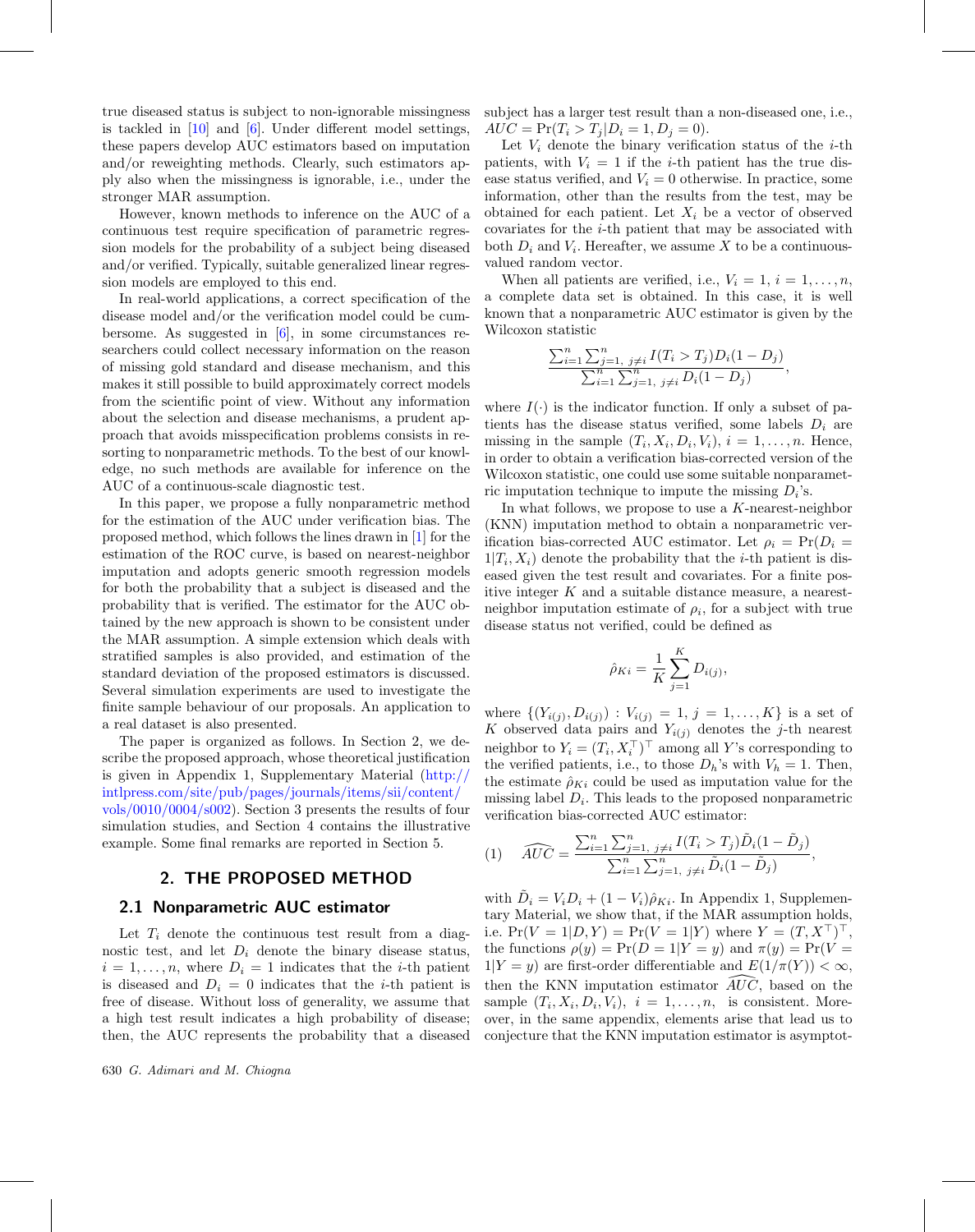ically normally distributed, a conjecture also supported by results of numerical studies in Section 3.

Being  $X$  in our theoretical setting a continuous-valued random vector, distance ties in the nearest neighbors identification occur with probability 0. Nevertheless, in real applications, continuous variables are often measured on a discrete scale, so that distance ties may occur. In this case, it is necessary to identify a suitable tie-breaking strategy. Among the solutions proposed in the literature, a simple approach consists in artificially enlarging the feature space by adding to  $X$  a continuous random component, generated independently of all other variables (see [\[4](#page-12-4)], Chapter 11). This is the approach that we employ in the application of Section 4.

Estimator  $(1)$  modifies in an obvious way when no covariates are measured, i.e., when  $Y = T$ . Moreover, a simple extension of our AUC estimator, that could be used when categorical variables are also observed for each patient, is possible. Without loss of generality, we suppose that a single factor  $C$ , with  $m$  levels, is observed together with  $Y$ . We also assume that  $C$  may be associated with both  $D$  and V. In this case, the sample can be divided into  $m$  strata, i.e.  $m$  groups of units sharing the same level of  $C$ . Then, if the MAR assumption and first-order differentiability of the functions  $\rho(y)$  and  $\pi(y)$  hold in each stratum, a consistent

estimator of the AUC of the test *T* is  
\n(2) 
$$
\widehat{AUC^S} = \frac{1}{n} \sum_{j=1}^{m} \widehat{AUC}^{cond}_j n_j,
$$

<span id="page-2-0"></span>where  $n_j$  denotes the size of the *j*-th stratum and  $\widehat{AUC}$ cond j is the KNN estimator of the conditional AUC, i.e., the KNN AUC estimator  $(1)$  obtained from the patients in the *j*-th stratum. Of course, we must assume that, for every  $j$ , ratios  $n_j/n$  have finite and nonzero limits as n goes to infinity.

Finally, we observe that, from a theoretical point of view, the use of the proposed estimator is not restricted to any special type of distance measure, nor to any particular choice of the neighborhood size  $K$ . However, to apply the method, such choices have to be taken. These aspects will be discussed in the Section 3, where the impact of the choices of K and the distance measure on the estimator's performance will be empirically investigated in a simulation scenario.

## **2.2 Confidence intervals**

An important issue, which is crucial in many applications, is the estimation of the standard deviation of the proposed KNN AUC estimator. To address the problem, we propose to employ a simple bootstrap procedure, based on the following steps. From the sample at hand  $(T_i, X_i, D_i, V_i), i = 1, \ldots, n$ , obtain B bootstrap samples  $(T_i^{*b}, X_i^{*b}, D_i^{*b}, V_i^{*b}), b = 1, \ldots, B, \text{ and } i = 1, \ldots, n, \text{ and}$  $(T_i, X_i, D_i, V_i), i = 1, \ldots, n$ , obtain B<br>  $(T_i^{*b}, X_i^{*b}, D_i^{*b}, V_i^{*b}), b = 1, \ldots, B$ , and<br>
compute the bootstrap estimates  $\widehat{AUC}$ ∗b . Due to the nature of bootstrap samples, each bootstrap estimate needs to be computed using a version of [\(1\)](#page-1-0) that takes into account the presence of ties in the sample, i.e.,

<span id="page-2-1"></span>(3) 
$$
\widehat{AUC}^{*b} = \frac{\sum_{i=1}^{n} \sum_{j=1, j \neq i}^{n} I_{ij}^{*b} \tilde{D}_{i}^{*b} (1 - \tilde{D}_{j}^{*b})}{\sum_{i=1}^{n} \sum_{j=1, j \neq i}^{n} \tilde{D}_{i}^{*b} (1 - \tilde{D}_{j}^{*b})},
$$

with  $I_{ij}^{*b} = I(T_i^{*b} > T_j^{*b}) + 0.5I(T_i^{*b} = T_j^{*b})$ , and  $\tilde{D}_i^{*b} =$  $V_i^{*b}D_i^{*b} + (1 - V_i^{*b})\hat{\rho}_{Ki}^{*b}$ . Here,  $\hat{\rho}_{Ki}^{*b}$  denotes the nearestneighbor imputation value for a missing label  $D_i^{*b}$  in the bootstrap sample. Then, the bootstrap estimator of the standard deviation of  $\widehat{AUC}$  is bootstrap sample. Then, the bootstrap estimator of the standard deviation of  $\widehat{A}U\widehat{C}$  is

$$
\hat{sd} = \sqrt{\frac{1}{B-1} \sum_{b=1}^{B} \left(\widehat{AUC}^{*b} - \widehat{AUC}^*\right)^2},
$$

where  $\widehat{AUC}^*$  is the mean of the B bootstrap estimates where  $\overrightarrow{AUC}^{*b}$ .

Once the estimate of the standard deviation of the KNN estimator is obtained, under the conjectured asymptotic normality of the estimator, inference on the AUC can be estimator is obtained, under the conjectured asymptotic<br>normality of the estimator, inference on the AUC can be<br>made using the pivot  $\left(\widehat{AUC} - AUC\right)/s\widehat{d}$ . In particular, a confidence interval with nominal coverage  $1 - \gamma$  is given made using the pivot  $\left(\widehat{AUC} - AUC\right)/\widehat{sd}$ . In particular, a confidence interval with nominal coverage  $1 - \gamma$  is given by  $\widehat{AUC} \pm z_{1-\gamma/2}\widehat{sd}$ , where  $z_{\gamma}$  denotes the  $\gamma$ -quantile of a standard normal random variable. It is known that confidence intervals based on the crude normal approximation approach may behave poorly when the sample size is small. A classical method to improve their accuracy is based on appropriately transforming the parameter of interest. Suitable transformations, which turn out to be useful in this setting are, for instance, the logit and the probit transformation. In particular, considering the logit transformation, one can set are, for instance, the logit and the probit transformation. In particular, considering the logit transformation, one can set  $\zeta = \ell(AUC) = \log\left(\frac{AUC}{1 - AUC}\right)$ ,  $\hat{\zeta} = \ell(\widehat{AUC})$ , so that  $(\hat{\zeta} - \zeta)$ is approximately normal with mean zero and standard deviation estimately normal with mean zero and standard deviation estimated by  $\frac{\widehat{sd}}{\widehat{AUC}(1-\widehat{AUC})}$ . This result can be used to construct confidence intervals on the  $\zeta$  scale, which are then converted back to the  $AUC$  scale by the inverse transformation  $\ell^{-1}$ . The transformation also provides range-respecting confidence intervals.

Both effectiveness of the suggested bootstrap procedure and accuracy of the above discussed confidence intervals Both effectiveness of the suggested bootstrap procedure<br>and accuracy of the above discussed confidence intervals<br>based on  $\widehat{AUC}$  will be investigated by the simulation studies described in the next section. Of course, there are other methods to obtain confidence intervals via bootstrap procedures. For instance, one could resort to bootstrap calibration to retrieve the appropriate quantiles of the distribution of dures. For instance, one could resort to bootstrap calibration<br>to retrieve the appropriate quantiles of the distribution of<br>the estimator  $\widehat{AUC}$ . This method does not depend on the normal approximation of the estimator; but is computationally more expensive, and in our view, less manageable for practitioners.

# **3. SIMULATION STUDIES**

In this section, we present the results of four Monte Carlo studies. In the first study, the aim is to assess the behaviour of the proposed KNN AUC estimator [\(1\)](#page-1-0) in samples of small to moderate sample sizes, also investigating the effects of the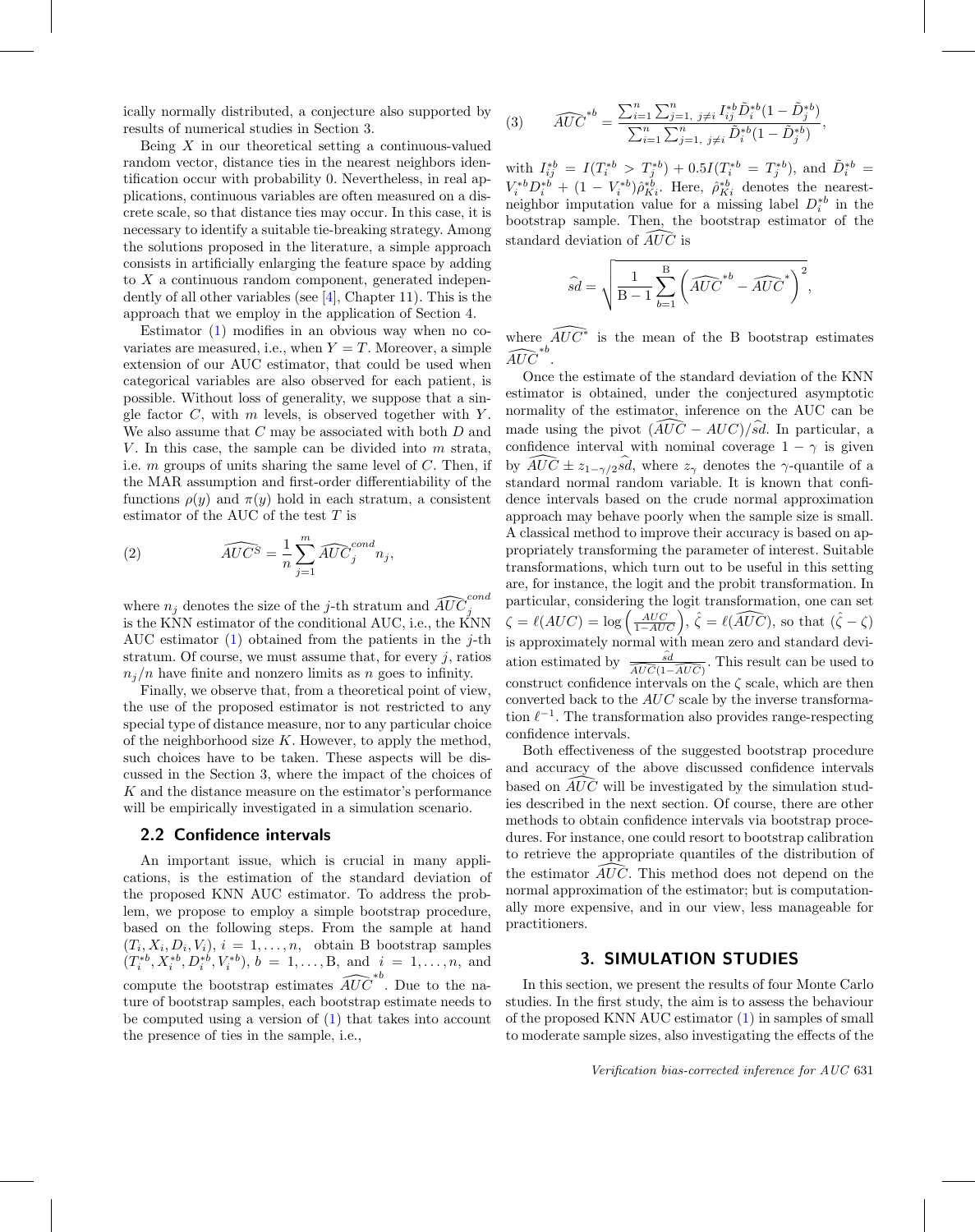choice of  $K$  as well as of the distance measure for the definition of the neighborhood. In the second study, the objective is to evaluate the performance of the bootstrap estimator for the standard deviation of the proposed estimator. In the third study, we assess the behaviour of estimator [\(2\)](#page-2-0) which deals with stratified samples and finally, in the last study, we compare our proposal with alternative estimators. Such estimators, discussed in  $[10]$  $[10]$ ,  $[5]$  $[5]$ , and  $[6]$  $[6]$ , require specification of parametric regression models for the disease and/or the verification processes. For the reader's convenience, we report here the expression of such estimators. The full im-

putation (FI) estimator is  
\n
$$
\widehat{AUC}_{FI} = \frac{\sum_{i=1}^{n} \sum_{j=1, j \neq i}^{n} I(T_i > T_j) \hat{\rho}_i (1 - \hat{\rho}_j)}{\sum_{i=1}^{n} \sum_{j=1, j \neq i}^{n} \hat{\rho}_i (1 - \hat{\rho}_j)}.
$$

Parametric models, such as logistic regression models, have to be specified to obtain the estimates  $\hat{\rho}_i$  of  $\rho_i = \Pr(D_i =$  $1|T_i, X_i|, i = 1, \ldots, n$ , using only data from verified subjects. Mean score imputation (MSI) is another possible approach that only imputes the disease status for unverified

subjects. In this case,  
\n
$$
\widehat{AUC}_{MSI} = \frac{\sum_{i=1}^{n} \sum_{j=1, j\neq i}^{n} I(T_i > T_j) \widehat{D}_i (1 - \widehat{D}_j)}{\sum_{i=1}^{n} \sum_{j=1, j\neq i}^{n} \widehat{D}_i (1 - \widehat{D}_j)},
$$

with  $\hat{D}_i = V_i D_i + (1 - V_i) \hat{\rho}_i$ . The inverse probability weighting (IPW) estimator weights each verified subject by the inverse of the probability that the subject is selected for verification. Therefore the estimator is

$$
\widehat{AUC}_{IPW} = \frac{\sum_{i=1}^{n} \sum_{j=1, j \neq i}^{n} I(T_i > T_j) V_i D_i V_j (1 - D_j) / (\hat{\pi}_i \hat{\pi}_j)}{\sum_{i=1}^{n} \sum_{j=1, j \neq i}^{n} V_i D_i V_j (1 - D_j) / (\hat{\pi}_i \hat{\pi}_j)},
$$

where  $\hat{\pi}_i$  is some parametric estimate of  $\pi_i = \Pr(V_i =$  $1|T_i, X_i$ ). Finally, the semiparametric efficient (SPE) esti-

mator is  
\n
$$
\widehat{AUC}_{SPE} = \frac{\sum_{i=1}^{n} \sum_{j=1, j \neq i}^{n} I(T_i > T_j) \hat{D}_i (1 - \hat{D}_j)}{\sum_{i=1}^{n} \sum_{j=1, j \neq i}^{n} \hat{D}_i (1 - \hat{D}_j)},
$$

with  $\hat{D}_i = V_i D_i / \hat{\pi}_i + (1 - V_i / \hat{\pi}_i) \hat{\rho}_i$ . Under MAR assumption, the SPE estimator is doubly robust in the sense that it is consistent if either  $\pi_i$ 's or  $\rho_i$ 's are estimated consistently.

**Study 1 and Study 2.** Simulation settings in the first two studies are similar to those in [\[2\]](#page-12-5) and [\[5](#page-12-0)]. Starting from two independent random variables  $Z_1 \sim N(0, 0.5)$ and  $Z_2 \sim N(0, 0.5)$ , the disease indicator D is specified as  $D = I(g(Z_1, Z_2) > \nu)$ . The threshold  $\nu$  determines the disease prevalence and different specifications of the function  $g(Z_1, Z_2)$  give rise to different disease processes. The diagnostic test result  $T$  and an auxiliary covariate  $X$  are generated to be related to  $D$  through  $Z_1$  and  $Z_2$ . More precisely,  $T = h(Z_1, Z_2) + \epsilon_1$  and  $X = f(Z_1, Z_2) + \epsilon_2$ , for suitable functions  $h(\cdot, \cdot)$  and  $f(\cdot, \cdot)$ , where  $\epsilon_1$  and  $\epsilon_2$  are independent  $N(0, 0.25)$  random variables, independent also from  $Z_1$ and  $Z_2$ . The verification probability  $\pi$  is set to be a suitable function of  $T$  and  $X$ , in accordance with the MAR assumption. In particular, we set  $g(Z_1, Z_2) = Z_1 + Z_2$ ,  $f(Z_1, Z_2) = \beta(Z_1 + Z_2), h(Z_1, Z_2) = \alpha(Z_1 + Z_2), \text{ and}$  $\pi(T, X) = \frac{e^{\delta_0 + \delta_1 T + \delta_2 X}}{1 + e^{\delta_0 + \delta_1 T + \delta_2 X}}$ . We fix  $\delta_0 = 0.05, \ \delta_1 = 0.9,$  $\delta_2 = 0.7$ . This choice corresponds to a verification rate of about 0.51. Moreover, we choose  $\nu$  to make the disease prevalence equal to 0.25. As for  $\alpha$ , we choose five different values, i.e, 0.1, 0.25, 0.5, 1 and 1.5, giving rise to five different values for the true AUC, i.e., 0.595, 0.714, 0.846, 0.943, 0.973, respectively. Finally, we set  $\beta = 1$  or  $\beta = 0.1$ : in the first case, the resulting covariate  $X$  has itself high accuracy (AUC of 0.943), while, in the latter case, its accuracy is low (AUC approximately equal to 0.6). The number of replications in each simulation experiment is 5000.

In the **first study**, we fix three sample sizes  $(n = 75, 100, ...)$ and 200) and consider different distance measures to define the estimators. Among the various possibilities, we consider here the most commonly used distances, i.e., the Euclidean distance, the Manhattan distance, the Lagrange distance and the Mahalanobis distance (see Appendix 2, Supplementary Material, for the definitions). Table [1](#page-4-0) shows Monte Carlo means and standard deviations of the new KNN estimators, with  $K = 1, K = 3, K = 5, K = 10$  and  $K = 20$ , based on the Euclidean distance. Each block in the table refers to a chosen pair  $(\beta, \text{ sample size})$ . Rows denoted by "Full" indicate the results for the Wilcoxon statistic, i.e., the AUC estimator based on complete data, which is used as benchmark. Complete results of the study covering all considered distance measures are given in Appendix 3, Supplementary Material. Performances of the KNN estimators are quite comparable for different choices of the distance measure, with the Mahalanobis distance performing slightly worse than competing distances. This might be due to the fact that, in our simulation settings, there is not a large disparity in the range of the data in each dimension. Results show also that bias increases on increasing the number of nearest neighbors – although such an effect tends to attenuate for increasing sample sizes – indicating that the use of values of  $K$  which are large compared to the number of the verified units in the sample fails to represent the local pattern of the measurement space, i.e., of the Y space. This might also be related to the dimension of the Y space. In this study, where the feature space includes the diagnostic test result  $T$  and the unidimensional auxiliary covariate  $X$ , the evidence is that the choice of a small value of  $K$  (within the range 1 to 3) seems a good choice. Similar conclusions also come from the results of Study 4, where a covariate  $X$  of dimension three is employed. Finally, from the results in Table [1](#page-4-0) (and Tables 1–6 in Appendix 3, Supplementary Material) we observe that the standard deviation of the estimators increases when both  $\alpha$  and  $\beta$  are small, i.e. when both  $X$  and  $T$  are poorly associated with  $D$ .

In the **second study**, we consider the bootstrap estimator for the standard deviation of our KNN estimators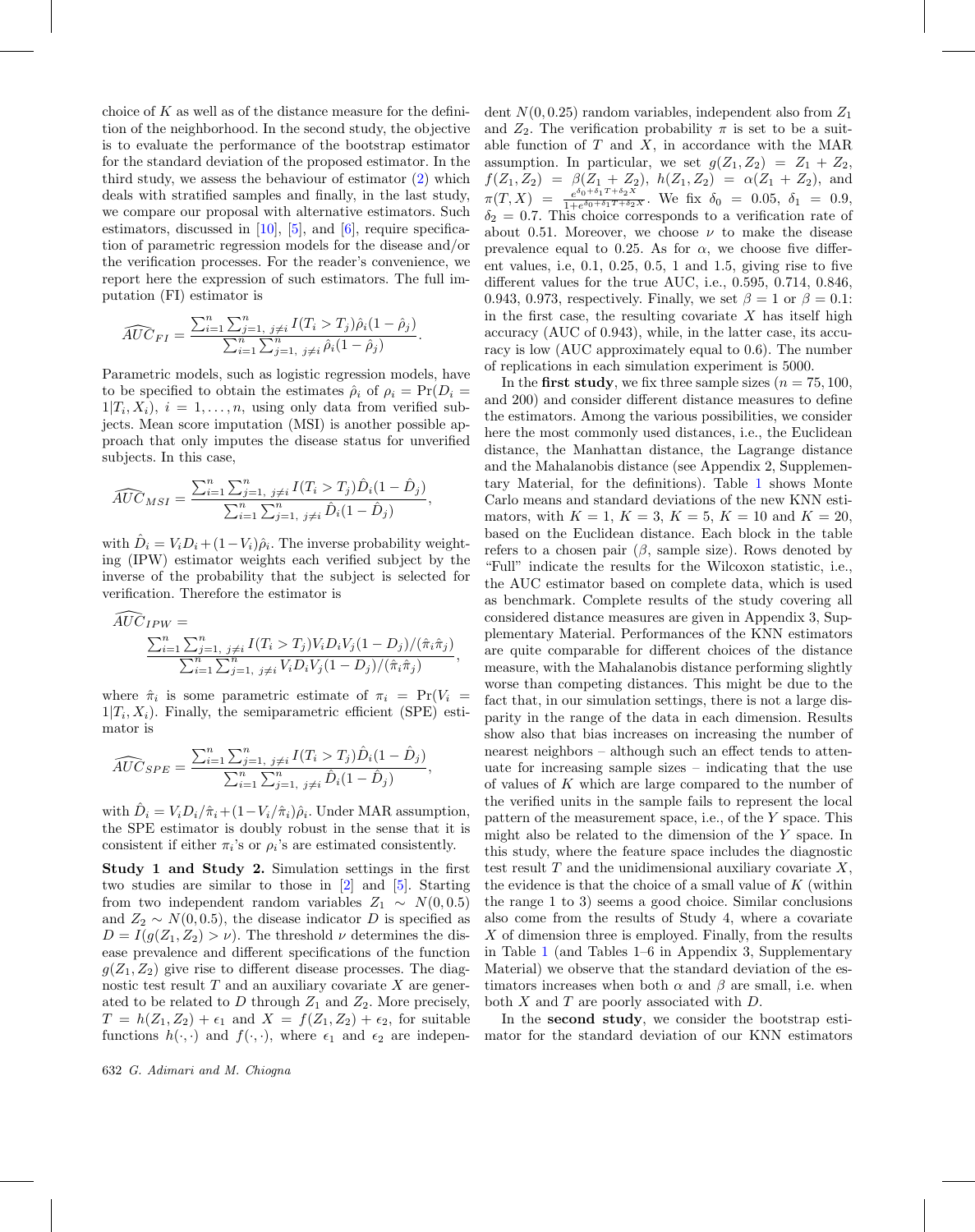|                    |                |             |                    |             | choices of it and the Euchdean distance measure |                |                |                            |                |                |
|--------------------|----------------|-------------|--------------------|-------------|-------------------------------------------------|----------------|----------------|----------------------------|----------------|----------------|
|                    | $\alpha=0.1$   |             | $\alpha=0.25$      |             | $\alpha=0.5$                                    |                | $\alpha = 1.0$ |                            | $\alpha=1.5$   |                |
|                    | MC mean        | MC s.d.     | MC mean            | MC s.d.     | $\rm MC$ mean                                   | MC s.d.        | MC mean        | MC s.d.                    | MC mean        | MC s.d.        |
|                    |                |             |                    |             | $\beta = 1$ Sample size = 75                    |                |                |                            |                |                |
| Full               | 0.594          | 0.077       | 0.717              | 0.069       | 0.845                                           | 0.050          | 0.944          | 0.027                      | 0.973          | 0.016          |
| 1NN                | $\,0.594\,$    | 0.094       | 0.717              | 0.086       | 0.845                                           | 0.064          | 0.944          | 0.034                      | 0.973          | 0.021          |
| 3NN                | $\,0.594\,$    | 0.089       | 0.715              | 0.080       | $\,0.843\,$                                     | 0.060          | $\,0.942\,$    | $\,0.033\,$                | $\rm 0.972$    | 0.020          |
| 5NN                | 0.593          | 0.086       | 0.714              | 0.078       | 0.841                                           | 0.059          | 0.940          | 0.033                      | 0.970          | 0.021          |
| 10NN               | 0.590          | 0.082       | 0.708              | 0.075       | 0.832                                           | 0.059          | 0.933          | $\,0.035\,$                | 0.964          | 0.023          |
| 20NN               | 0.579          | 0.073       | 0.683              | 0.070       | 0.793                                           | 0.063          | 0.887          | 0.053                      | 0.920          | 0.050          |
|                    |                |             |                    | $\beta=0.1$ | Sample size $= 75$                              |                |                |                            |                |                |
| Full               | 0.592          | 0.078       | 0.717              | 0.069       | 0.846                                           | 0.050          | 0.943          | 0.027                      | 0.973          | 0.017          |
| 1NN                | $\,0.591\,$    | 0.122       | 0.713              | 0.109       | 0.841                                           | 0.081          | 0.942          | 0.041                      | 0.973          | 0.024          |
| $3{\rm NN}$        | 0.587          | 0.110       | 0.705              | 0.099       | 0.834                                           | $0.075\,$      | 0.938          | 0.039                      | 0.970          | 0.023          |
| 5NN                | 0.584          | 0.106       | 0.699              | $\,0.095\,$ | 0.827                                           | $0.075\,$      | $\,0.933\,$    | 0.039                      | 0.966          | 0.024          |
| 10NN               | 0.577          | 0.097       | 0.686              | 0.089       | 0.810                                           | 0.074          | 0.920          | 0.042                      | 0.955          | 0.026          |
| 20NN               | 0.567          | 0.081       | 0.662              | 0.077       | 0.772                                           | 0.069          | 0.879          | 0.050                      | 0.917          | 0.040          |
|                    |                |             |                    |             | $\beta = 1$ Sample size = 100                   |                |                |                            |                |                |
| Full               | 0.595          | 0.066       | 0.716              | 0.060       | 0.846                                           | 0.043          | 0.944          | 0.023                      | 0.972          | 0.014          |
| 1NN                | $\,0.595\,$    | 0.080       | 0.716              | $\rm 0.072$ | 0.847                                           | 0.054          | 0.944          | 0.030                      | $\rm 0.973$    | 0.018          |
| 3NN                | 0.595          | 0.076       | 0.715              | 0.068       | 0.846                                           | 0.050          | 0.943          | 0.028                      | $\rm 0.972$    | 0.017          |
| $5{\rm NN}$        | 0.594          | 0.075       | 0.714              | 0.067       | $\,0.844\,$                                     | 0.050          | 0.941          | 0.028                      | 0.971          | 0.017          |
| 10NN               | 0.592          | 0.072       | 0.710              | 0.065       | 0.839                                           | 0.049          | 0.937          | 0.028                      | 0.967          | 0.018          |
| 20NN               | 0.587          | 0.067       | 0.697              | 0.062       | 0.821                                           | 0.051          | 0.918          | 0.036                      | 0.952          | 0.026          |
|                    |                |             |                    |             | $\beta = 0.1$ Sample size = 100                 |                |                |                            |                |                |
| Full               | 0.595          | 0.067       | 0.717              | 0.059       | 0.847                                           | 0.043          | 0.943          | 0.023                      | 0.973          | 0.014          |
| $1{\rm NN}$        | $0.590\,$      | 0.104       | 0.712              | $\,0.093\,$ | 0.844                                           | 0.067          | $\,0.943\,$    | $\,0.035\,$                | $\rm 0.972$    | 0.021          |
| 3NN                | 0.588          | 0.094       | 0.707              | 0.084       | 0.837                                           | 0.063          | 0.940          | 0.033                      | 0.970          | 0.020          |
| $5{\rm NN}$        | 0.585          | 0.091       | 0.702              | 0.082       | 0.832                                           | 0.062          | 0.936          | 0.034                      | 0.968          | 0.020          |
| 10NN               | 0.581          | $\,0.085\,$ | 0.692              | $0.078\,$   | 0.819                                           | 0.062          | 0.927          | 0.035                      | 0.961          | 0.022          |
| 20NN               | 0.573          | $0.075\,$   | $\,0.673\,$        | 0.070       | 0.793                                           | 0.061          | 0.902          | 0.039                      | 0.939          | 0.026          |
|                    |                |             |                    |             | $\beta = 1$ Sample size = 200                   |                |                |                            |                |                |
| Full               | 0.595          | 0.047       | 0.714              | 0.041       | 0.846                                           | 0.030          | 0.943          | 0.016                      | 0.973          | 0.010          |
| $1{\rm NN}$        | 0.595          | 0.057       | 0.714              | $\,0.051\,$ | 0.846                                           | 0.038          | 0.944          | 0.020                      | 0.973          | 0.013          |
| 3NN                | $\,0.595\,$    | 0.054       | 0.714              | 0.048       | 0.845                                           | $\,0.036\,$    | 0.943          | 0.019                      | $\rm 0.972$    | 0.012          |
| 5NN                | $\,0.595\,$    | 0.054       | 0.713              | 0.047       | 0.845                                           | $\,0.036\,$    | 0.942          | 0.019                      | $\rm 0.972$    | 0.012          |
| $10\mbox{NN}$      | 0.594          | $\,0.052\,$ | 0.712              | 0.046       | 0.843                                           | $\,0.035\,$    | 0.940          | 0.019                      | 0.970          | 0.012          |
| 20NN               | 0.592          | 0.051       | 0.709              | 0.045       | 0.838                                           | 0.035          | 0.936          | 0.019                      | 0.967          | $\,0.012\,$    |
|                    |                |             |                    | $\beta=0.1$ | Sample size $= 200$                             |                |                |                            |                |                |
| Full               | 0.594          | 0.046       | 0.716              | 0.041       | 0.846                                           | 0.031          | 0.944          | 0.017                      | 0.972          | 0.010<br>0.015 |
| $1{\rm NN}$        | $\,0.592\,$    | $0.075\,$   | 0.713              | 0.066       | 0.844                                           | 0.047          | 0.943          | 0.024                      | $\rm 0.972$    |                |
| $3{\rm NN}$<br>5NN | 0.589<br>0.588 | 0.068       | 0.710<br>0.707     | 0.060       | 0.840<br>0.837                                  | 0.044<br>0.044 | 0.941          | $\,0.023\,$                | 0.971          | 0.014<br>0.014 |
| 10NN               |                | 0.067       |                    | 0.059       |                                                 |                | 0.940          | $\,0.023\,$<br>$\,0.023\,$ | 0.970<br>0.968 | 0.014          |
|                    | 0.585          | 0.064       | $0.701\,$<br>0.690 | 0.057       | 0.830<br>0.817                                  | 0.044          | 0.935<br>0.926 |                            |                |                |
| 20NN               | 0.580          | 0.060       |                    | 0.055       |                                                 | 0.044          |                | 0.024                      | 0.961          | 0.015          |

<span id="page-4-0"></span>Table 1. Study 1. Monte Carlo means and standard deviations of the KNN AUC estimators, for different values of  $\alpha$ , different  $choice$  of  $K$  and the Euclidean distance measure

described in Section 2.2. Given the simulation results obtained in the first study, we focus our attention on 1NN and 3NN estimators based on the Euclidean distance measure. For each Monte Carlo sample of size  $n$ , we compute the AUC estimates and the bootstrap standard deviations based on 200 bootstrap replications.

Table [2](#page-5-0) and Table [3](#page-6-0) contain the Monte Carlo means of the bootstrap estimates of the standard deviations and the Monte Carlo standard deviations for the KNN AUC estimators at the chosen values of  $\alpha$  and for different sample sizes, for  $\beta = 1$  and  $\beta = 0.1$ , respectively. Sample sizes increase with increasing values of  $\alpha$ , i.e., of the true AUC values. In particular, we fix 100 and 200 when  $\alpha$  is 0.1; 150 and 300 when  $\alpha$  is 0.25; 200 and 400 when  $\alpha$  is 0.5; 250 and 500 when  $\alpha$  is 1; [3](#page-6-0)00 and 600 when  $\alpha$  is 1.5. Table [2](#page-5-0) and Table 3 also report the empirical coverages of the confidence intervals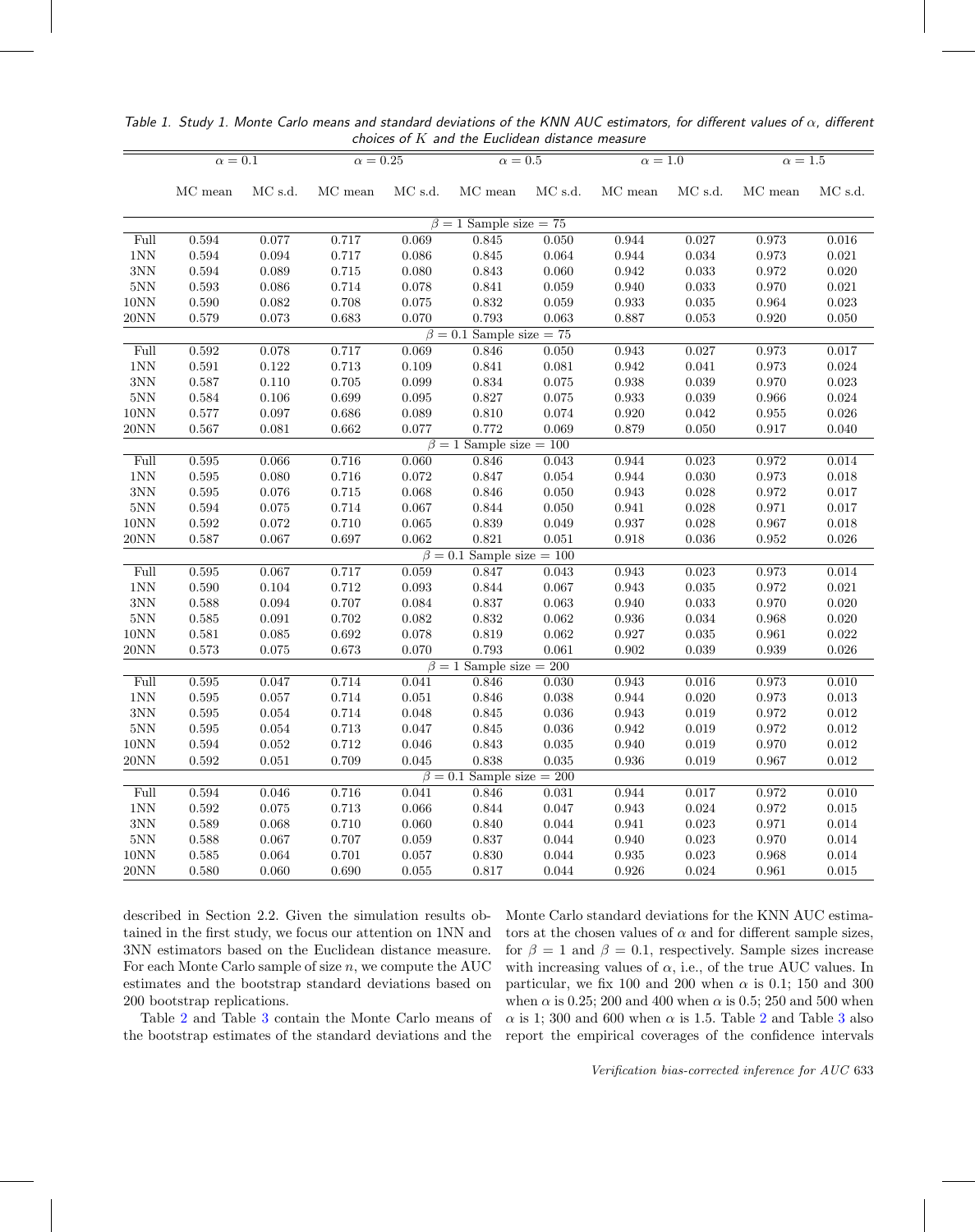<span id="page-5-0"></span>Table 2. Study 2. Monte Carlo means of bootstrap standard deviations (bootstrap s.d.) and Monte Carlo standard deviations (MC s.d.) for the 1NN and 3NN AUC estimators based on the Euclidean distance measure, for  $\beta = 1$ , different values of  $\alpha$ and different sample sizes. In the right side, empirical coverages of the confidence intervals for the AUC obtained through the AC s.d.) for the 1NN and 3NN AUC estimators based on the Euclidean distance measure, for  $\beta = 1$ , different values of<br>I different sample sizes. In the right side, empirical coverages of the confidence intervals for the AU coverages: 0.99, 0.95, 0.90. Figures in bold denote the empirical coverages raised by the normal approximation method after logit transormation

| $\alpha$     | sample size |                | bootstrap s.d. | $\rm MC$ s.d. |             | empirical coverages |             |
|--------------|-------------|----------------|----------------|---------------|-------------|---------------------|-------------|
| 0.1          | 100         | 1NN            | 0.078          | 0.080         | 0.980       | 0.934               | 0.879       |
|              |             |                |                |               | 0.989       | 0.949               | 0.892       |
|              |             | $3{\rm NN}$    | 0.077          | $0.076\,$     | $\,0.982\,$ | 0.943               | $\,0.892\,$ |
|              |             |                |                |               | 0.990       | 0.957               | 0.907       |
|              | $200\,$     | $1\mathrm{NN}$ | $0.055\,$      | $0.056\,$     | 0.981       | 0.933               | 0.881       |
|              |             | $3{\rm NN}$    | 0.054          | 0.054         | 0.986       | 0.941               | 0.893       |
| 0.25         | 150         | 1NN            | 0.057          | 0.058         | 0.979       | 0.926               | 0.875       |
|              |             |                |                |               | 0.992       | 0.947               | 0.891       |
|              |             | $3{\rm NN}$    | 0.056          | $\,0.055\,$   | 0.981       | 0.936               | 0.890       |
|              |             |                |                |               | 0.993       | $\bf 0.955$         | 0.901       |
|              | 300         | $1\mathrm{NN}$ | 0.040          | 0.041         | 0.982       | 0.934               | 0.880       |
|              |             | $3NN$          | 0.039          | 0.039         | 0.987       | 0.944               | 0.898       |
|              |             |                |                |               |             |                     |             |
| 0.5          | 200         | 1NN            | 0.036          | 0.038         | 0.969       | 0.919               | 0.866       |
|              |             |                |                |               | 0.988       | 0.942               | 0.882       |
|              |             | $3{\rm NN}$    | $\,0.036\,$    | $\,0.036\,$   | $\rm 0.975$ | 0.932               | 0.884       |
|              |             |                |                |               | 0.988       | 0.950               | $\bf 0.895$ |
|              | 400         | $1\mathrm{NN}$ | $0.026\,$      | $0.027\,$     | 0.978       | 0.930               | 0.877       |
|              |             | $3NN$          | $0.025\,$      | 0.025         | $\,0.983\,$ | 0.940               | 0.890       |
| $\mathbf{1}$ | 250         | 1NN            | 0.017          | 0.018         | 0.958       | 0.909               | 0.859       |
|              |             |                |                |               | 0.990       | 0.941               | 0.880       |
|              |             | $3{\rm NN}$    | 0.017          | $0.017\,$     | 0.968       | 0.924               | $0.875\,$   |
|              |             |                |                |               | 0.992       | 0.949               | 0.897       |
|              | 500         | $1{\rm NN}$    | 0.012          | $\,0.013\,$   | 0.972       | 0.919               | 0.867       |
|              |             | $3{\rm NN}$    | $\,0.012\,$    | $\rm 0.012$   | 0.976       | 0.930               | 0.877       |
|              |             |                |                |               |             |                     |             |
| 1.5          | 300         | 1NN            | 0.010          | 0.010         | 0.956       | 0.913               | 0.865       |
|              |             |                |                |               | 0.987       | 0.941               | 0.885       |
|              |             | 3NN            | 0.090          | $0.090\,$     | 0.964       | 0.923               | 0.879       |
|              |             |                |                |               | 0.990       | 0.950               | 0.899       |
|              | 600         | 1NN            | 0.007          | 0.007         | 0.971       | 0.924               | $0.872\,$   |
|              |             | $3NN$          | 0.007          | 0.007         | 0.978       | 0.936               | 0.888       |

for the AUC obtained through the normal approximation for the AUC obtained through the normal approximation<br>approach, with the standard deviation of  $\widehat{AUC}$  estimated using the bootstrap method. The considered confidence intervals have nominal coverage 0.99, 0.95, 0.90. For each value of  $\alpha$  and the corresponding smallest sample size, the tables also give the empirical coverages raised by the normal approximation approach after logit transformation.

Results given in the tables seem to show effectiveness of the bootstrap procedure in estimating the standard deviation of the KNN AUC estimators and its usefulness in the construction of confidence intervals. Evidently, also the viation of the KNN AUC estimators and its use<br>the construction of confidence intervals. Evidentl<br>conjecture about asymptotic normality of  $\widehat{AUC}$ conjecture about asymptotic normality of  $\widehat{A}U\widehat{C}$  seems to be supported. Overall, the 3NN AUC estimator seems to achieve better results than the 1NN AUC estimator when the objective of inference is the construction of confidence intervals. Clearly, in practical situations, as suggested also by the simulation results, we expect that the sample size needed to achieve sufficiently accurate confidence intervals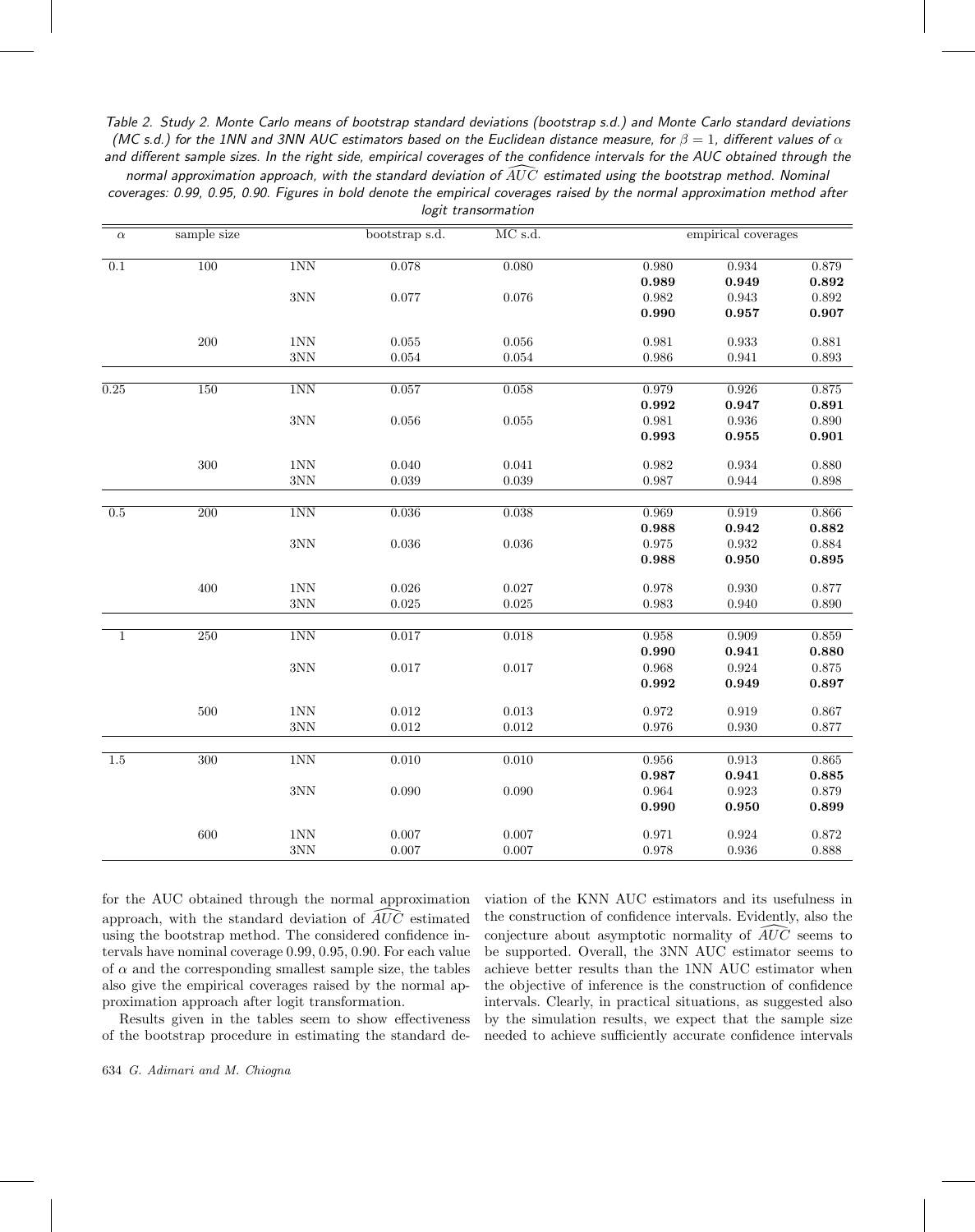<span id="page-6-0"></span>Table 3. Study 2. Monte Carlo means of bootstrap standard deviations (bootstrap s.d.) and Monte Carlo standard deviations (MC s.d.) for the 1NN and 3NN AUC estimators based on the Euclidean distance measure, for  $\beta=0.1$ , different values of  $\alpha$ and different sample sizes. In the right side, empirical coverages of the confidence intervals for the AUC obtained through the C s.d.) for the 1NN and 3NN AUC estimators based on the Euclidean distance measure, for  $\beta = 0.1$ , different values c<br>| different sample sizes. In the right side, empirical coverages of the confidence intervals for the AU

|  |  |  |                     |  |  | coverages: 0.99, 0.95, 0.90. Figures in bold denote the empirical coverages raised by the normal approximation method after |  |
|--|--|--|---------------------|--|--|-----------------------------------------------------------------------------------------------------------------------------|--|
|  |  |  | logit transormation |  |  |                                                                                                                             |  |

| $\alpha$     | sample size      |             | bootstrap s.d. | MC s.d.     |             | empirical coverages |             |
|--------------|------------------|-------------|----------------|-------------|-------------|---------------------|-------------|
| 0.1          | 100              | 1NN         | 0.104          | 0.099       | 0.965       | 0.921               | 0.869       |
|              |                  |             |                |             | 0.988       | 0.944               | 0.889       |
|              |                  | 3NN         | $\,0.094\,$    | $\,0.096\,$ | 0.974       | 0.933               | 0.889       |
|              |                  |             |                |             | 0.989       | 0.951               | 0.909       |
|              | 200              | 1NN         | 0.073          | 0.069       | 0.974       | 0.918               | 0.863       |
|              |                  | $3{\rm NN}$ | 0.066          | 0.067       | 0.982       | 0.938               | 0.894       |
| 0.25         | 150              | 1NN         | 0.076          | 0.071       | 0.968       | 0.915               | 0.855       |
|              |                  |             |                |             | 0.986       | 0.935               | 0.879       |
|              |                  | $3{\rm NN}$ | 0.070          | 0.069       | $\rm 0.975$ | $\rm 0.932$         | 0.881       |
|              |                  |             |                |             | 0.988       | 0.945               | 0.893       |
|              | 300              | $1{\rm NN}$ | 0.052          | 0.049       | 0.977       | 0.927               | 0.873       |
|              |                  | 3NN         | 0.048          | 0.049       | 0.985       | 0.942               | 0.889       |
|              |                  |             |                |             |             |                     |             |
| 0.5          | $\overline{200}$ | 1NN         | 0.047          | 0.044       | 0.963       | 0.916               | 0.868       |
|              |                  |             |                |             | 0.984       | 0.935               | 0.885       |
|              |                  | 3NN         | 0.044          | $\,0.044\,$ | 0.975       | 0.938               | 0.889       |
|              |                  |             |                |             | 0.988       | 0.946               | 0.899       |
|              | 400              | $1{\rm NN}$ | 0.033          | 0.031       | $\rm 0.975$ | 0.921               | 0.871       |
|              |                  | 3NN         | $\,0.031\,$    | 0.031       | 0.981       | 0.942               | 0.896       |
| $\mathbf{1}$ | 250              | 1NN         | 0.021          | 0.020       | 0.948       | 0.899               | 0.844       |
|              |                  |             |                |             | 0.983       | 0.935               | 0.879       |
|              |                  | $3{\rm NN}$ | 0.020          | $0.020\,$   | 0.961       | 0.914               | 0.877       |
|              |                  |             |                |             | 0.984       | 0.943               | 0.892       |
|              | 500              | 1NN         | 0.015          | $\,0.014\,$ | 0.965       | $\rm 0.914$         | 0.861       |
|              |                  | $3NN$       | 0.014          | $\,0.014\,$ | 0.973       | $\,0.933\,$         | 0.886       |
|              |                  |             |                |             |             |                     |             |
| 1.5          | 300              | 1NN         | 0.011          | 0.010       | 0.947       | 0.897               | 0.848       |
|              |                  |             |                |             | 0.982       | 0.935               | 0.875       |
|              |                  | 3NN         | $0.011\,$      | $0.010\,$   | 0.957       | $0.917\,$           | $0.875\,$   |
|              |                  |             |                |             | 0.985       | 0.944               | 0.889       |
|              | 600              | 1NN         | 0.008          | $0.008\,$   | 0.965       | $0.920\,$           | $\,0.868\,$ |
|              |                  | 3NN         | 0.007          | 0.007       | 0.975       | 0.938               | 0.892       |

depends on the true AUC value and on the rate of verified units (healthy as well as diseased) in the sample. High values of AUC and small verification rates will likely require a high number of sample units. Generally speaking, the logit transformation seems to greatly improve the coverage accuracy.

**Study 3.** We consider a simulation setting similar to that adopted in studies 1 and 2, with  $Z_1 \sim N(0, 0.5)$ ,  $Z_2 \sim$ 

 $N(0, 0.5), D = I(Z_1 + Z_2 > \nu), T = \alpha(Z_1 + Z_2) + \epsilon_1$ , and  $\epsilon_1 \sim N(0, 0.25)$ . We choose  $\nu$  to make the disease prevalence equal to 0.3 and set  $\pi(T, C) = \frac{e^{\delta_0 + \delta_1 T + \delta_2 C}}{1 + e^{\delta_0 + \delta_1 T + \delta_2 C}}$ , where  $\delta_0 = 0.05, \delta_1 = 0.9, \delta_2 = 0.7, \text{ and } C$  is a binary variable obtained as  $C = I(Z_1 + Z_2 + \epsilon_2 > 0)$ , with  $\epsilon_2 \sim N(0, 9)$ . As for  $\alpha$ , we maintain the values 0.1, 0.25, 0.5, 1 and 1.5, that give rise to the same five true AUC values 0.595, 0.714, 0.846, 0.943, 0.973. The number of replications in each simulation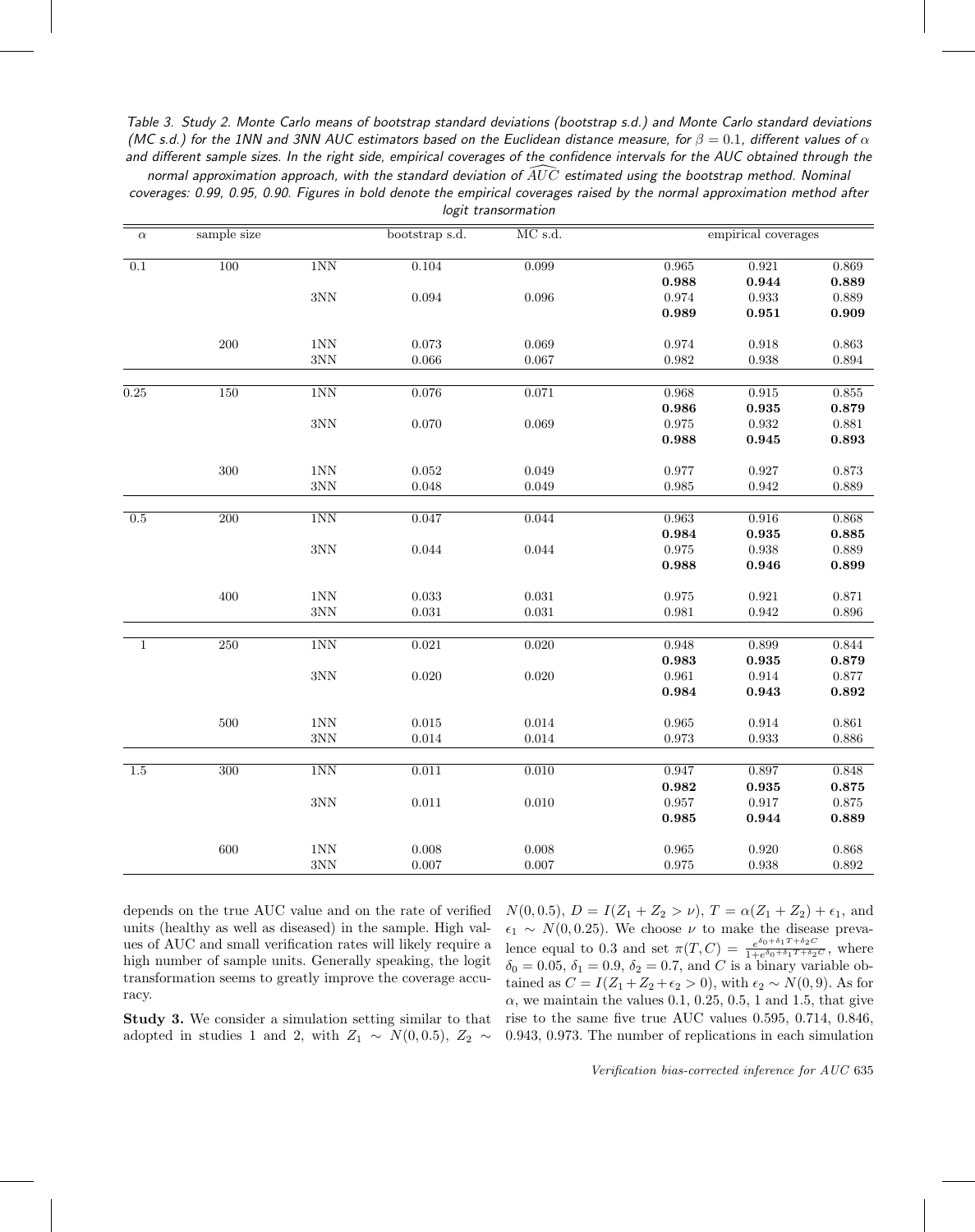<span id="page-7-0"></span>Table 4. Study 3. Monte Carlo means (MC mean), Monte Carlo standard deviations (MC s.d.) and Monte Carlo means of bootstrap standard deviations (bootstrap s.d.) for the 1NN and 3NN AUC estimators [\(2\)](#page-2-0) based on the Euclidean distance measure, for different values of  $\alpha$  and different sample sizes. In the right side, empirical coverages of the confidence intervals for the AUC obtained through the normal approximation approach, with the standard deviation of  $\widehat{AUC^S}$  estimated using the bootstrap method. Nominal coverages: 0.99, 0.95, 0.90

| $\alpha$ | sample size |             | MC mean | MC s.d. | bootstrap s.d. |       | empirical coverages |             |
|----------|-------------|-------------|---------|---------|----------------|-------|---------------------|-------------|
| 0.1      | 200         | 1NN         | 0.592   | 0.072   | 0.068          | 0.971 | 0.923               | 0.864       |
|          |             | $3{\rm NN}$ | 0.591   | 0.065   | 0.066          | 0.976 | 0.937               | 0.893       |
|          | 400         | 1NN         | 0.590   | 0.049   | 0.047          | 0.981 | 0.933               | 0.880       |
|          |             | $3{\rm NN}$ | 0.590   | 0.045   | 0.046          | 0.986 | 0.947               | 0.905       |
| 0.25     | 200         | 1NN         | 0.708   | 0.064   | 0.060          | 0.974 | 0.922               | 0.867       |
|          |             | $3{\rm NN}$ | 0.706   | 0.059   | 0.059          | 0.981 | 0.937               | 0.890       |
|          | 400         | 1NN         | 0.707   | 0.044   | 0.042          | 0.983 | 0.935               | 0.880       |
|          |             | 3NN         | 0.706   | 0.040   | 0.041          | 0.987 | 0.950               | 0.902       |
| 0.5      | 200         | $1{\rm NN}$ | 0.839   | 0.046   | 0.044          | 0.972 | 0.931               | 0.877       |
|          |             | $3{\rm NN}$ | 0.836   | 0.043   | 0.043          | 0.980 | 0.941               | 0.897       |
|          | 400         | 1NN         | 0.839   | 0.032   | 0.030          | 0.980 | 0.936               | 0.879       |
|          |             | $3{\rm NN}$ | 0.838   | 0.029   | 0.030          | 0.983 | 0.946               | 0.896       |
| 1        | 200         | 1NN         | 0.940   | 0.024   | 0.023          | 0.956 | 0.914               | 0.867       |
|          |             | 3NN         | 0.938   | 0.023   | 0.023          | 0.969 | 0.931               | 0.892       |
|          | 400         | 1NN         | 0.940   | 0.016   | 0.016          | 0.976 | 0.934               | 0.883       |
|          |             | 3NN         | 0.939   | 0.015   | 0.015          | 0.981 | 0.948               | $\rm 0.901$ |
| 1.5      | 200         | 1NN         | 0.971   | 0.014   | 0.014          | 0.950 | 0.914               | 0.874       |
|          |             | 3NN         | 0.970   | 0.013   | 0.014          | 0.961 | 0.930               | 0.895       |
|          | 400         | 1NN         | 0.970   | 0.010   | 0.009          | 0.970 | 0.928               | 0.880       |
|          |             | 3NN         | 0.970   | 0.009   | 0.009          | 0.975 | 0.942               | 0.898       |

experiment is 5000. We fix two sample sizes  $(n = 200, 400)$ . For each Monte Carlo sample, we compute our 1NN and 3NN AUC estimates [\(2\)](#page-2-0) based on the Euclidean distance measure with  $C$  as stratifying factor. Hence, we estimate the standard deviations of the corresponding estimators by 200 bootstrap samples.

Table [4](#page-7-0) shows Monte Carlo means, Monte Carlo standard deviations and Monte Carlo means of bootstrap standard deviations for the 1NN and 3NN AUC estimators based on the Euclidean distance measure, for the chosen values of  $\alpha$  and sample sizes. The table also reports the empirical coverages of the confidence intervals for the AUC obtained through the normal approximation approach, with the standard deviation of  $\overline{AUC^S}$  estimated using the bootstrap method. Confidence intervals have nominal coverages 0.99, 0.95, 0.90.

Results show a good behaviour of the estimators and of the boostrap procedure. Again, the 3NN AUC estimator

achieves better results than the 1NN AUC estimator when the objective of inference is the construction of confidence intervals, in particular for low sample sizes. On the other hand, as in the previous study, we expect that the coverage accuracy may be generally improved on using the logit transformation.

**Study 4.** Monte Carlo experiments are used to compare, with respect to bias and standard deviation, the new method with the existing approaches MSI, IPW and SPE. We do not consider the FI method because of its similarities with the MSI method. Again, we focus our attention on 1NN and 3NN estimators based on the Euclidean distance measure, and we consider a vector  $X = (1, X, 2X, 3X)^\top$  of three observed covariates. The number of replicates in each simulation experiment is 5000.

The MSI method is based on a parametric model for  $\rho(y)$ , the IPW method is based on a parametric model for  $\pi(y)$ , and the SPE method is based on both models. Clearly, a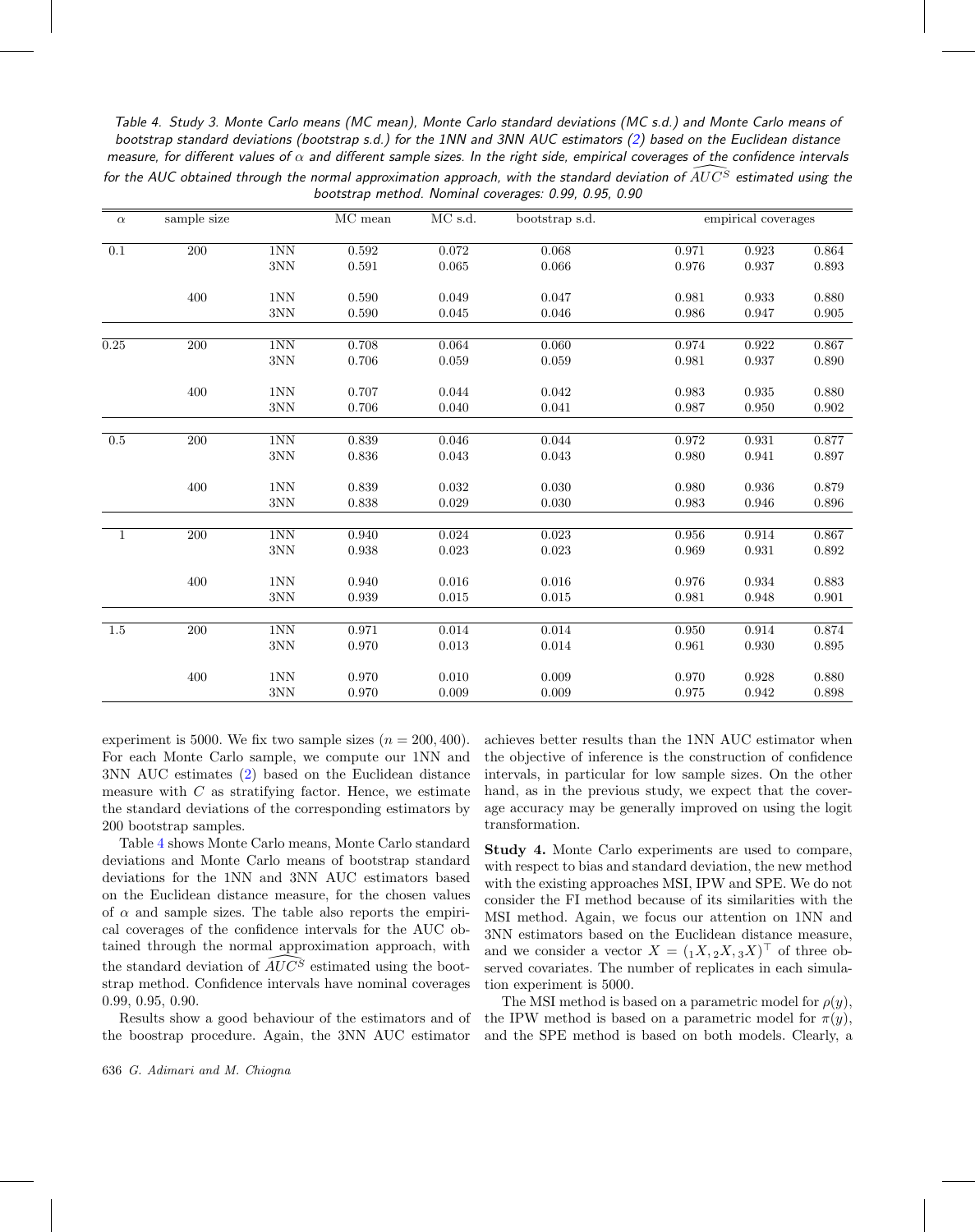<span id="page-8-0"></span>Table 5. Study 4 (i). Monte Carlo means and standard deviations of the KNN AUC estimators and competitors, for different values of  $\alpha$ . X has dimension 3. Models for  $\rho(y)$  and  $\pi(y)$ , chosen to obtain MSI, IPW and SPE estimators, are both correctly specified

|            |                     |         |                 |         | $5p$ ccmcu          |         |                |         |                |         |
|------------|---------------------|---------|-----------------|---------|---------------------|---------|----------------|---------|----------------|---------|
|            | $\alpha=0.1$        |         | $\alpha = 0.25$ |         | $\alpha=0.5$        |         | $\alpha = 1.0$ |         | $\alpha = 1.5$ |         |
|            | MC mean             | MC s.d. | MC mean         | MC s.d. | MC mean             | MC s.d. | MC mean        | MC s.d. | MC mean        | MC s.d. |
|            | sample size $= 200$ |         |                 |         |                     |         |                |         |                |         |
| Full       | 0.627               | 0.043   | 0.774           | 0.035   | 0.897               | 0.022   | 0.967          | 0.011   | 0.985          | 0.006   |
| Naïve      | 0.569               | 0.058   | 0.708           | 0.051   | 0.843               | 0.038   | 0.937          | 0.023   | 0.965          | 0.015   |
| 1NN        | 0.624               | 0.047   | 0.769           | 0.039   | 0.891               | 0.027   | 0.963          | 0.014   | 0.982          | 0.009   |
| 3NN        | 0.622               | 0.044   | 0.766           | 0.037   | 0.887               | 0.025   | 0.960          | 0.014   | 0.980          | 0.009   |
| MSI        | 0.626               | 0.047   | 0.774           | 0.038   | 0.897               | 0.025   | 0.967          | 0.012   | 0.985          | 0.007   |
| <b>IPW</b> | 0.622               | 0.067   | 0.770           | 0.055   | 0.893               | 0.034   | 0.964          | 0.016   | 0.982          | 0.010   |
| <b>SPE</b> | 0.627               | 0.048   | 0.774           | 0.039   | 0.897               | 0.026   | 0.967          | 0.012   | 0.984          | 0.007   |
|            |                     |         |                 |         | sample size $= 500$ |         |                |         |                |         |
| Full       | 0.627               | 0.026   | 0.774           | 0.022   | 0.897               | 0.014   | 0.967          | 0.007   | 0.984          | 0.004   |
| Naïve      | 0.571               | 0.036   | 0.708           | 0.032   | 0.843               | 0.024   | 0.937          | 0.014   | 0.965          | 0.010   |
| 1NN        | 0.625               | 0.030   | 0.770           | 0.024   | 0.893               | 0.017   | 0.964          | 0.009   | 0.983          | 0.005   |
| 3NN        | 0.624               | 0.028   | 0.769           | 0.023   | 0.891               | 0.016   | 0.963          | 0.008   | 0.982          | 0.005   |
| MSI        | 0.627               | 0.029   | 0.774           | 0.024   | 0.897               | 0.016   | 0.967          | 0.007   | 0.984          | 0.004   |
| <b>IPW</b> | 0.626               | 0.041   | 0.772           | 0.034   | 0.895               | 0.022   | 0.966          | 0.010   | 0.983          | 0.006   |
| <b>SPE</b> | 0.627               | 0.030   | 0.774           | 0.024   | 0.897               | 0.016   | 0.967          | 0.008   | 0.984          | 0.004   |

wrong specification of such models may affect the estimation. Hence, in this study we consider the following scenarios: (i) the models for  $\rho(y)$  and  $\pi(y)$ , chosen to obtain MSI, IPW and SPE estimators, are both correctly specified; (ii) the models for  $\rho(y)$  and  $\pi(y)$ , chosen to obtain MSI, IPW and SPE estimators, are both misspecified. Scenario (i) allows to evaluate the behaviour of the KNN estimators in settings where the MSI, IPW and SPE estimators are expected to well behave. On the other side, scenario (ii) allows to look for weaknesses of existing methods and to highlight the potential advantages of the new proposal.

Moreover, we consider also another scenario: (iii) in the estimation process, a covariate which is not involved neither in the disease nor in the verification processes is introduced and a relevant covariate is omitted. Clearly, this scenario allows us to evaluate possible effects of a particular kind of misspecification on all estimators (including KNN estimators).

#### (i) Models for  $\rho(y)$  and  $\pi(y)$  both correctly specified.

The simulation setting is a generalization of that of Study 1. Starting from four independent random variables,  $Z_1 \sim$  $N(0, 0.5)$  to  $Z_4 \sim N(0, 0.5)$ , the disease indicator D is specified as  $D = I[Z_1 + Z_2 + Z_3 + Z_4 > \nu]$ . The threshold  $\nu$ determines a disease prevalence of about 0.31. The diagnostic test result  $T$  and the auxiliary covariates are generated as follows:

• 
$$
T = \alpha \sum_{i=1}^{4} Z_i + \epsilon_1,
$$

$$
\bullet \ \ _{1}X=0.1\sum_{i=1}^{4}Z_{i}+\epsilon _{2},
$$

- $_2X = 0.5Z_1 + 2Z_2 + 1.5Z_3 + 3Z_4 + \epsilon_3,$
- $_3X = 2Z_1 0.5Z_2 + Z_3 + 0.5Z_4 + \epsilon_4,$

where  $\epsilon_i$ ,  $i = 1, \ldots 4$ , are independent  $N(0, 0.25)$  random variables, independent also from  $Z_i$ ,  $i = 1, \ldots, 4$ . In accordance with the MAR assumption, the verification probability  $\pi$  is set to be

$$
\pi(T, X) = \frac{e^{\delta_0 + \delta_1 T + \delta_2^{-T} X}}{1 + e^{\delta_0 + \delta_1 T + \delta_2^{-T} X}},
$$

with  $\delta_0 = 0.05, \delta_1 = 0.9, \delta_2 = (0.7, 0.4, 0.2)^\top$ . This choice corresponds to a verification rate of about 0.55. Finally, as for  $\alpha$ , we again choose the values 0.1, 0.25, 0.5, 1 and 1.5, that give rise to values of the true AUC ranging between 0.62 and 0.85, approximately. We fix two sample sizes: a moderate one, i.e.,  $n = 200$ , and a relatively high one, i.e.,  $n = 500$ . For the IPW, MSI and SPE estimators, conditional disease probabilities and conditional verification probabilities are estimated using correctly specified models. More precisely, we use a generalized linear model for D given T and X with probit link (see  $[2]$ ). The conditional verification probabilities are estimated from a logistic regression model with  $V$  as the response and  $T$  and  $X$  as predictors.

Table [5](#page-8-0) shows Monte Carlo means and standard deviations of the AUC estimators. Results concern the estimators IPW, MSI, SPE and the new proposals 1NN and 3NN based on the Euclidean distance. Rows denoted by "Naïve" indicate the results for the Wilcoxon statistic (the nonparametric AUC estimator) computed by using the verified cases only. Again, the Full estimator is used as benchmark.

From the simulation results it is clear that all (partially) parametric methods behave well if models for  $\rho(y)$  and  $\pi(y)$ are both correctly specified, with the IPW method showing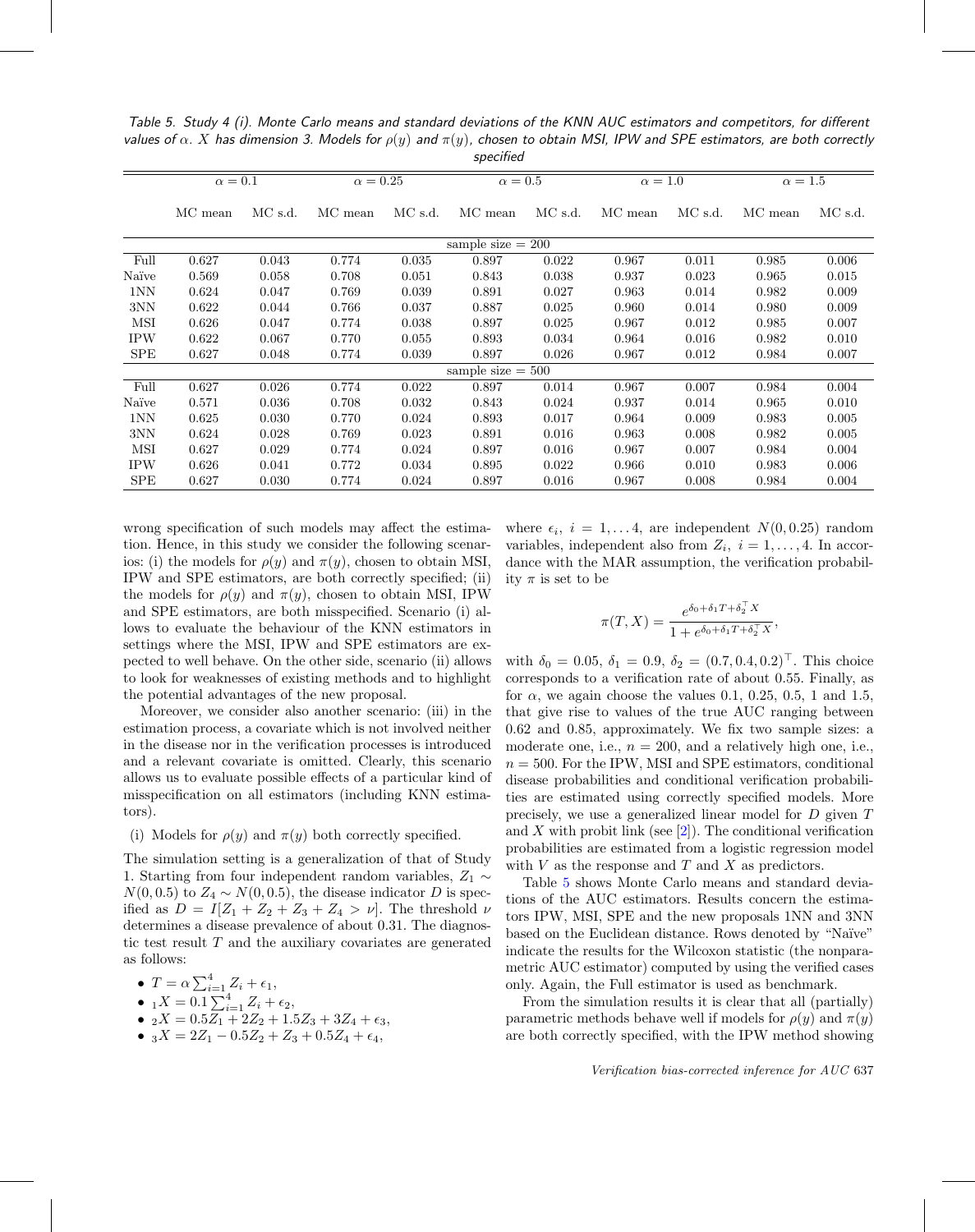<span id="page-9-0"></span>Table 6. Study 4 (ii). Monte Carlo means and standard deviations of the KNN AUC estimators and competitors, for different paires of  $(\alpha, \beta)$ . X has dimension 3. The models for  $\rho(y)$  and  $\pi(y)$ , chosen to obtain MSI, IPW and SPE estimators, are both misspecified. Sample size  $= 500$ . The SPE estimator produces estimates outside of the [0, 1] interval with rate equal to 6.5%, 22%, 65% and 25% when the pair  $(\alpha, \beta)$  is  $(0.15, 3)$ ,  $(0.5, 2)$ ,  $(1.5, 1)$  and  $(5, 0.6)$ , respectively. The row denoted by "SPE\*" gives the results for the SPE estimator when the estimates outside of the  $[0,1]$  interval are truncated to be either 0 or 1

|            | MC mean                    | MC s.d. | MC mean | MC s.d.                   | MC mean | MC s.d.                   | MC mean                   | MC s.d. |
|------------|----------------------------|---------|---------|---------------------------|---------|---------------------------|---------------------------|---------|
|            | $\alpha = 0.15, \beta = 3$ |         |         | $\alpha = 0.5, \beta = 2$ |         | $\alpha = 1.5, \beta = 1$ | $\alpha = 5, \beta = 0.6$ |         |
| Full       | 0.608                      | 0.025   | 0.713   | 0.023                     | 0.848   | 0.017                     | 0.929                     | 0.011   |
| Naïve      | 0.552                      | 0.064   | 0.628   | 0.063                     | 0.766   | 0.051                     | 0.866                     | 0.036   |
| 1NN        | 0.624                      | 0.052   | 0.713   | 0.058                     | 0.831   | 0.051                     | 0.920                     | 0.030   |
| 3NN        | 0.625                      | 0.041   | 0.713   | 0.050                     | 0.822   | 0.048                     | 0.911                     | 0.030   |
| <b>MSI</b> | 0.516                      | 0.054   | 0.577   | 0.054                     | 0.703   | 0.053                     | 0.864                     | 0.033   |
| <b>IPW</b> | 0.655                      | 0.114   | 0.774   | 0.097                     | 0.906   | 0.062                     | 0.955                     | 0.029   |
| <b>SPE</b> | 0.658                      | 1.849   | 0.922   | 2.947                     | 1.186   | 5.546                     | 0.972                     | 0.065   |
| $SPE^*$    | 0.681                      | 0.155   | 0.821   | 0.154                     | 0.944   | 0.158                     | 0.960                     | 0.041   |

slightly poorer performances in some circumstances. However, in terms of bias and standard deviation, the new proposals compare very well with existing estimators, and the estimators 1NN and 3NN seem to achieve similar performances.

(ii) Models for  $\rho(y)$  and  $\pi(y)$  both misspecified.

Starting from four independent random variables  $Z_1$  to  $Z_4$ , starting from four independent random variables  $Z_1$  to  $Z_4$ ,<br>such that  $Z_i/\sqrt{0.5} \sim EXP(1)$ , the disease indicator D is specified as  $D = I[Z_1 Z_2 + Z_4 > \nu]$ . The threshold  $\nu$  determines a disease prevalence of about 0.38. The diagnostic test result T and the auxiliary covariates are generated as follows:

•  $T = \alpha (Z_1 Z_2 + \beta Z_3 + Z_4) + \epsilon_1,$ 

• 
$$
{}_1X = 0.5 \left( \sum_{i=1}^4 Z_i \right)^2 + \epsilon_2
$$
,

- $_2X = 0.5Z_1^2 + 2Z_2^2 + 1.5Z_3^2 + 3Z_4^2 + \epsilon_3,$
- $_3X = 2Z_1^2 0.5Z_2^2 + Z_3^2 + 0.5Z_4^2 + \epsilon_4,$

where  $\epsilon_i/\sqrt{0.25}$ ,  $i = 1,... 4$ , are independent  $EXP(1)$  random variables, independent also from  $Z_i$ ,  $i = 1, \ldots, 4$ . We consider four values for the pair  $(\alpha, \beta)$ , i.e.,  $(0.15,3)$ ,  $(0.5,2)$ ,  $(1.5,1)$  and  $(5,0.6)$  giving rise to four different true AUC values. Finally, the verification probability  $\pi$  is set to be

$$
\pi(T, X) = 0.05 + 0.1I[T > 2, \ 2X > 2] + 0.85I[1X_3X > 2].
$$

This choice corresponds to a verification rate of about 0.2.

The aim in this scenario is to compare the estimators when the complete data set provides a great amount of information, in order to highlight possible weaknesses of competitors of our KNN estimators. Therefore, the required size for generating samples should be high enough to guarantee both reliable estimates from the complete data set and a sufficiently high number of verified healthy and diseased subjects. This has led us to the choice of  $n = 500$ .

For the (partially) parametric estimators IPW, MSI, SPE, to estimate the conditional disease probabilities, we use a generalized linear model for  $D$  given  $T$  and  $X$  with logit link; this model is clearly misspecified. The conditional verification probabilities are estimated from a logistic regression model with  $V$  as the response and  $T$  as predictor. Clearly, also this model is misspecified.

Results are given in Table [6.](#page-9-0) They evidently show a very poor behaviour of the estimators MSI, IPW and SPE. In particular, the performance of the SPE estimator is surprisingly negative, providing a high number of estimates outside of the [0, 1] interval. Our 1NN and 3NN estimators, instead, show a good behaviour. Moreover, it is worth noting that, in this setting, the function  $\pi(y)$  used to mimic the verification process is not smooth. Hence, the KNN AUC estimators seem to show also some degree of robustness against violation of smoothness assumptions.

(iii) Substituting a relevant variable with an independent one.

The simulation setting is the same as that of Study 4(i). There is only one difference: at each simulation run, in addition to the random variables  $Z_1$ ,  $Z_2$ ,  $Z_3$  and  $Z_4$ , we generate also another variable  $Z_5 \sim N(0, 0.5)$ , independent of all others. Hence, the AUC estimates are obtained substituting in turn  $Z_5$  to  $_1X$ ,  $_2X$  and  $_3X$  in the estimation process. Sample size is  $n = 200$ .

Simulation results are given in Table [7.](#page-10-0) Based on these results, the effect of such a misspecification seems to be generally weak, and slightly more significant for the KNN estimators. As expected, however, for all estimators the worst results occur when the missing covariate in the estimation process is  $_2X$ , i.e. the variable more strongly associated with D and V, and the correlation between T and  $_2X$  is low (approximately 0.24, when  $\alpha = 0.1$ , and 0.51, when  $\alpha = 0.25$ ).

# **4. AN ILLUSTRATION**

To illustrate the application of the proposed method, we used a data set within the Uniform Data Set (UDS) of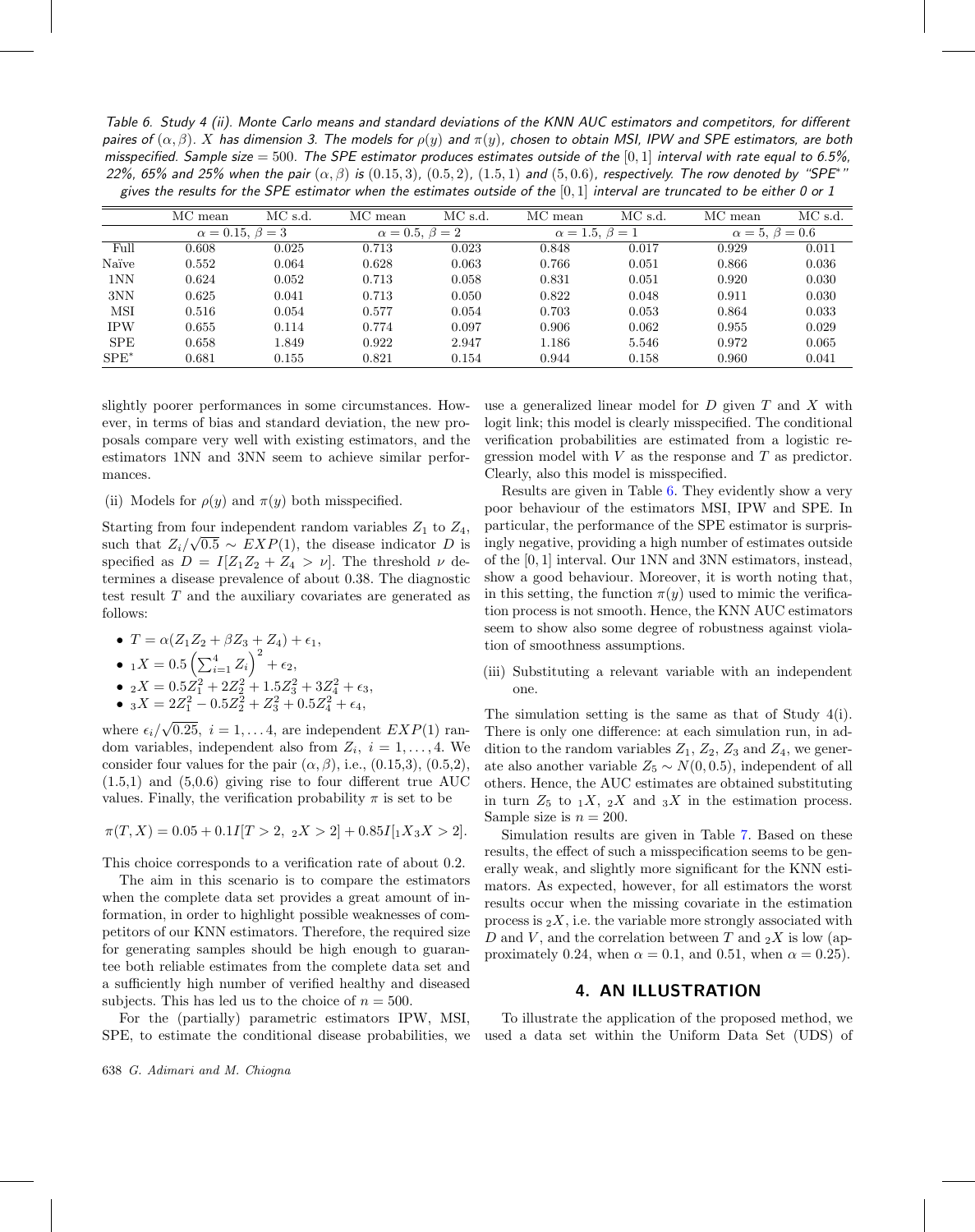<span id="page-10-0"></span>Table 7. Study 4 (iii). Monte Carlo means and standard deviations of the KNN AUC estimators and competitors, for different values of  $\alpha$ . X has dimension 3. Sample size = 200. Estimators are computed using  $Z_5$  in place of one covariate (1X, 2X or  $_3X$ ) belonging to the data generator model

|             | $\alpha=0.1$ |               | $\alpha = 0.25$ |         | $\alpha = 0.5$                   |               | $\alpha = 1.0$ |               | $\alpha = 1.5$ |         |
|-------------|--------------|---------------|-----------------|---------|----------------------------------|---------------|----------------|---------------|----------------|---------|
|             |              |               |                 |         |                                  |               |                |               |                |         |
|             | MC mean      | $\rm MC$ s.d. | MC mean         | MC s.d. | MC mean                          | $\rm MC$ s.d. | MC mean        | $\rm MC$ s.d. | MC mean        | MC s.d. |
|             |              |               |                 |         |                                  |               |                |               |                |         |
| Full        | 0.627        | 0.043         | 0.774           | 0.035   | 0.897                            | 0.022         | 0.967          | 0.011         | 0.985          | 0.006   |
|             |              |               |                 |         | $Z_5$ instead of $\overline{X}$  |               |                |               |                |         |
| Naïve       | 0.571        | 0.057         | 0.708           | 0.052   | 0.844                            | 0.039         | 0.937          | 0.023         | 0.965          | 0.015   |
| 1NN         | 0.624        | 0.047         | 0.768           | 0.039   | 0.890                            | 0.027         | 0.962          | 0.014         | 0.981          | 0.009   |
| 3NN         | 0.623        | 0.044         | 0.765           | 0.037   | 0.887                            | 0.025         | 0.959          | 0.015         | 0.980          | 0.009   |
| MSI         | 0.627        | 0.047         | 0.774           | 0.039   | 0.898                            | 0.025         | 0.967          | 0.012         | 0.985          | 0.007   |
| <b>IPW</b>  | 0.625        | 0.065         | 0.769           | 0.053   | 0.894                            | 0.034         | 0.965          | 0.016         | 0.982          | 0.009   |
| SPE         | 0.628        | 0.047         | 0.774           | 0.040   | 0.897                            | 0.026         | 0.967          | 0.012         | 0.985          | 0.007   |
|             |              |               |                 |         | $Z_5$ instead of $_2X$           |               |                |               |                |         |
| Naïve       | 0.571        | 0.058         | 0.708           | 0.052   | 0.843                            | 0.038         | 0.936          | 0.022         | 0.965          | 0.015   |
| 1NN         | 0.584        | 0.058         | 0.717           | 0.056   | 0.852                            | 0.045         | 0.953          | 0.021         | 0.979          | 0.012   |
| 3NN         | 0.581        | 0.050         | 0.708           | 0.049   | 0.839                            | 0.041         | 0.945          | 0.022         | 0.976          | 0.012   |
| MSI         | 0.595        | 0.055         | 0.744           | 0.049   | 0.883                            | 0.031         | 0.964          | 0.013         | 0.984          | 0.008   |
| <b>IPW</b>  | 0.591        | 0.068         | 0.740           | 0.063   | 0.878                            | 0.043         | 0.962          | 0.018         | 0.981          | 0.010   |
| SPE         | 0.593        | 0.062         | 0.743           | 0.057   | 0.882                            | 0.037         | 0.964          | 0.014         | 0.984          | 0.008   |
|             |              |               |                 |         | $Z_5$ instead of $3\overline{X}$ |               |                |               |                |         |
| Naïve       | 0.570        | 0.056         | 0.708           | 0.051   | 0.843                            | 0.039         | 0.937          | 0.022         | 0.966          | 0.015   |
| 1NN         | 0.617        | 0.049         | 0.760           | 0.044   | 0.883                            | 0.033         | 0.961          | 0.017         | 0.982          | 0.009   |
| 3NN         | 0.615        | 0.045         | 0.756           | 0.041   | 0.878                            | 0.031         | 0.957          | 0.018         | 0.980          | 0.011   |
| MSI         | 0.621        | 0.048         | 0.769           | 0.041   | 0.895                            | 0.027         | 0.967          | 0.012         | 0.985          | 0.007   |
| <b>IPW</b>  | 0.617        | 0.068         | 0.764           | 0.056   | 0.891                            | 0.035         | 0.964          | 0.017         | 0.982          | 0.010   |
| ${\rm SPE}$ | 0.621        | 0.051         | 0.769           | 0.043   | 0.894                            | 0.029         | 0.966          | 0.013         | 0.984          | 0.007   |

National Alzheimer's Coordinating Center (NACC), which came from 32 Alzheimer's Disease Centers throughout North America since 2006. The patients were referred or self-referred for evaluation of possible dementia, or recruited specifically to participate in clinical research. Most patients underwent clinical evaluation and neuropsychological tests for cognitive impairment at enrollment. During the followup period, the patients received periodical re-evaluation and cognitive tests. Among these cognitive tests, the minimental state examination (MMSE) is a brief 30-point questionnaire test that is widely used to screen for cognitive impairment. In general, scores of 27 or above (out of 30) are considered normal. Although the MMSE score is measured on a discrete scale, in medical studies is quite commonly treated as a continuous measurement (see, for example, [\[8](#page-12-6)]). In the progression of dementia, the amnestic mild cognitive impairment (aMCI) is an important transitional stage. Patients with aMCI could still revert to normal, but dementia is generally believed to be irreversible.

[\[7](#page-12-7)] previously used this data set to investigate the oneyear progression from aMCI to dementia, and find out how well the baseline MMSE score classifies the patients who progressed to dementia and those who did not in one year. The authors included in the study patients who aged over 65 and were diagnosed to be aMCI at their first visit. If a pa-

tient made a visit about one year (within the 6–18 months window) after the baseline, his/her cognitive status is observed, with  $D = 1$  indicating progression to dementia and 0 otherwise. The disease status was missing if the patient only made the baseline visit, or the follow-up visits were all outside the 6–18 months window. The covariates used by [\[7](#page-12-7)] in the ROC analysis included age, gender, race, marital status, living situation, stroke, and history of cardiovascular diseases. Other disease history variables, and clinical dementia rating (CDR) sum of boxes were considered as the predictor for the missingness mechanism and the disease model. Subjects with missing covariates were excluded. Relevant conclusions emerged from the study were as follows. (a) The progression of dementia is complicated and not fully understood, and in this study, the missingness could be due to various reasons; hence, the SPE method is recommended in this example, which protects the model misspecification under the MAR assumption. (b) The SPE AUC estimator showed that MMSE has some classification accuracy only for patients with no stroke and with more than 17 years of education.

In light of statement (a), we decided that it was important to check the accuracy of the MMSE score in the subgroup of patients specified in (b) by using a fully nonparametric approach. To this end, we used the KNN method to estimate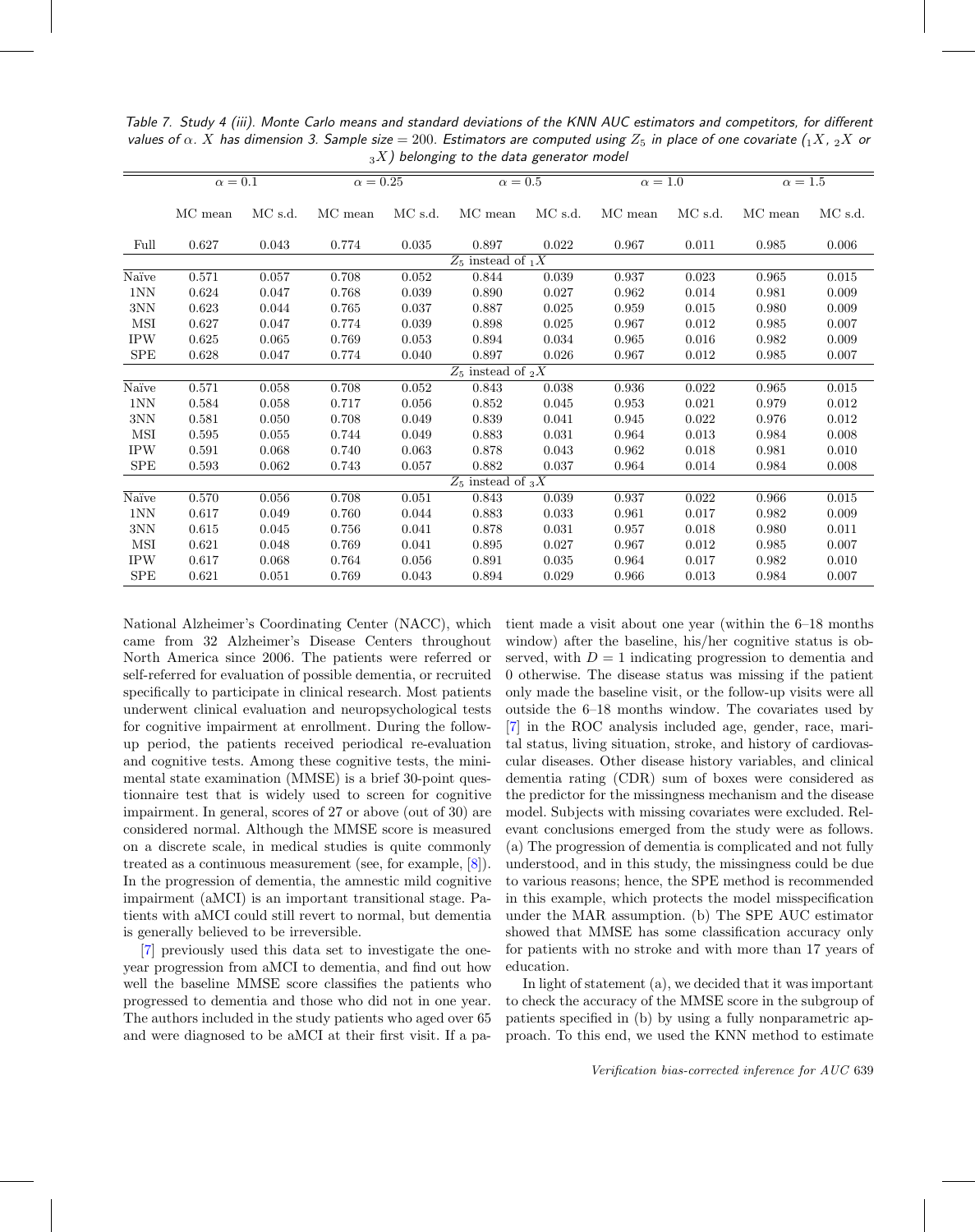the AUC of the MMSE score, for patients with more than 17 years of education and without stroke. The sample for the analysis consisted of 975 subjects, for 595 of which the cognitive status was observed at the second visit. Within the verified sample, the progression to dementia was observed 148 times (approximately 25%). To obtain KNN AUC estimates, we included in the disease model the MMSE score  $(T)$ , the disease history information (CDR sum of boxes), the age of onset of cognitive decline and an artificial real valued random component (generated from a standard normal variate) to break distance ties. Due to the MMSE measuring scale, 1NN and 3NN AUC estimators were computed by using formula  $(3)$  (after changing the sign of T), which accommodates for the presence of score ties. By using the Euclidean distance, we obtained the estimates 0.708 (1NN) and 0.705 (3NN), with estimated standard deviations equal to 0.025 and 0.023, respectively (95% CI: 0.658, 0.758 and 0.659, 0.752). Using the Mahalanobis distance, instead, we obtained the estimates 0.697 (1NN) and 0.698 (3NN), with estimated standard deviations equal to 0.026 (95% CI: 0.645, 0.748 and 0.647, 0.750). Therefore, our results seem to confirm that the MMSE score is not a satisfactory marker for predicting progression to dementia, and suggest caution in its use.

A final remark concerns the computational burden. In this example, having a sample size of about 1000, a dimension of Y equal to 4 and a missingness rate of about  $39\%$ , with a fast matrix programming language like GAUSS, the estimates are computed in few seconds, and approximately 40 seconds are required to get confidence intervals (with 200 bootstrap replications).

## **5. DISCUSSION**

In this paper we have developed an approach to verification bias-corrected inference on the AUC of a continuousscale diagnostic test, that does not rely on parametric assumptions about the disease and/or selection models. The approach foresees the presence of continuous covariates and it is naturally extended to stratified samples in which strata are defined according to the presence of categorical variables. The proposed approach works under MAR assumption.

The new AUC estimators are fully nonparametric. They represent an alternative to the classic (partially) parametric estimators, and their use can reduce the effects of possible misspecifications to the inference, as shown by the results of our simulation Study 4(ii). Of course, if one uses the new estimators in situations where the disease and the verification models can be correctly specified, one expects a loss of efficiency compared to the use of parametric alternatives. Such loss may be small, as show, for example, in our Study 4(i), but it may certainly be significant in certain circumstances, especially when the sample size is small.

The new method is based on the K-nearest-neighbor imputation, which requires the choice of a value for  $K$  as well as a distance measure. In our simulation Study 1, performance of the KNN estimators are quite comparable for different choices of the distance measure. In practical situations, however, the selection of a suitable distance is generally dictated by features of the data, possible subjective evaluations and by computational concerns, so that a general indication on an adequate choice is difficult to express. As for the choice of the size of the neighbor, our simulation results suggest that a value for K around 3 could to be adequate as long as the dimension of  $Y$  is not large. A similar conclusion also arises in  $[1]$  $[1]$ , where K-nearest-neighbor imputation is applied to estimate a ROC curve and in  $[9]$  $[9]$ , where K-nearest-neighbor imputation is applied to estimate a mean functional. However, if the dimension of  $Y$  increases, it could be convenient to consider higher values for K. The selected value must be compatible with (i.e. not too big with respect to) the number of verified units present in the sample. Generally speaking, a possible strategy to choose a suitable value for  $K$  in practice could be cross-validation, as illustrated in [\[1](#page-12-3)].

Standard deviation of our KNN estimators can be estimated by a simple bootstrap procedure. Our simulation results show effectiveness of this procedure. Nevertheless, due to its fully nonparametric nature, the proposed approach requires sufficient information from the data to provide accurate inference on the AUC. In particular, as indicated by our simulation results, when the objective is to build confidence intervals, we expect that the sample size needed to achieve sufficient accuracy may depend on the true AUC value and on the rate of verified units (healthy as well as diseased) in the sample. High values of AUC and small verification rates will likely require a high sample size. From a practical point of view, however, to improve the accuracy of the confidence intervals obtained using the approach proposed in the paper, we strongly recommend the use of the logit transformation.

We are aware that, when auxiliary data  $X$  come in the form of a high-dimensional feature vector, appeal of our estimators diminishes, at least from a technical point of view. Firstly, the nearest neighbors search is computationally demanding. More generally, the dimensionality curse phenomenon states that in high dimensional spaces distances between nearest and farthest observations from a given subject become almost equal. This is often cited as "distance functions losing their usefulness in high dimensionality". In the data mining literature, various solutions are proposed both to cut the computational costs of the nearest neighbors search and to provide measures of similarities between data points able to better grasp divergence between the maximum and minimum distances (see, for example, [\[11\]](#page-12-9) as a general reference). However, from a classical statistical perspective, relevance of such drawbacks is softened by the consideration that, in practice, analysts modeling complex data rarely use all available information. Therefore, a sound solution to problems caused by high dimensionality relies on a screening and selection of the auxiliary variables, see [\[3\]](#page-12-10).